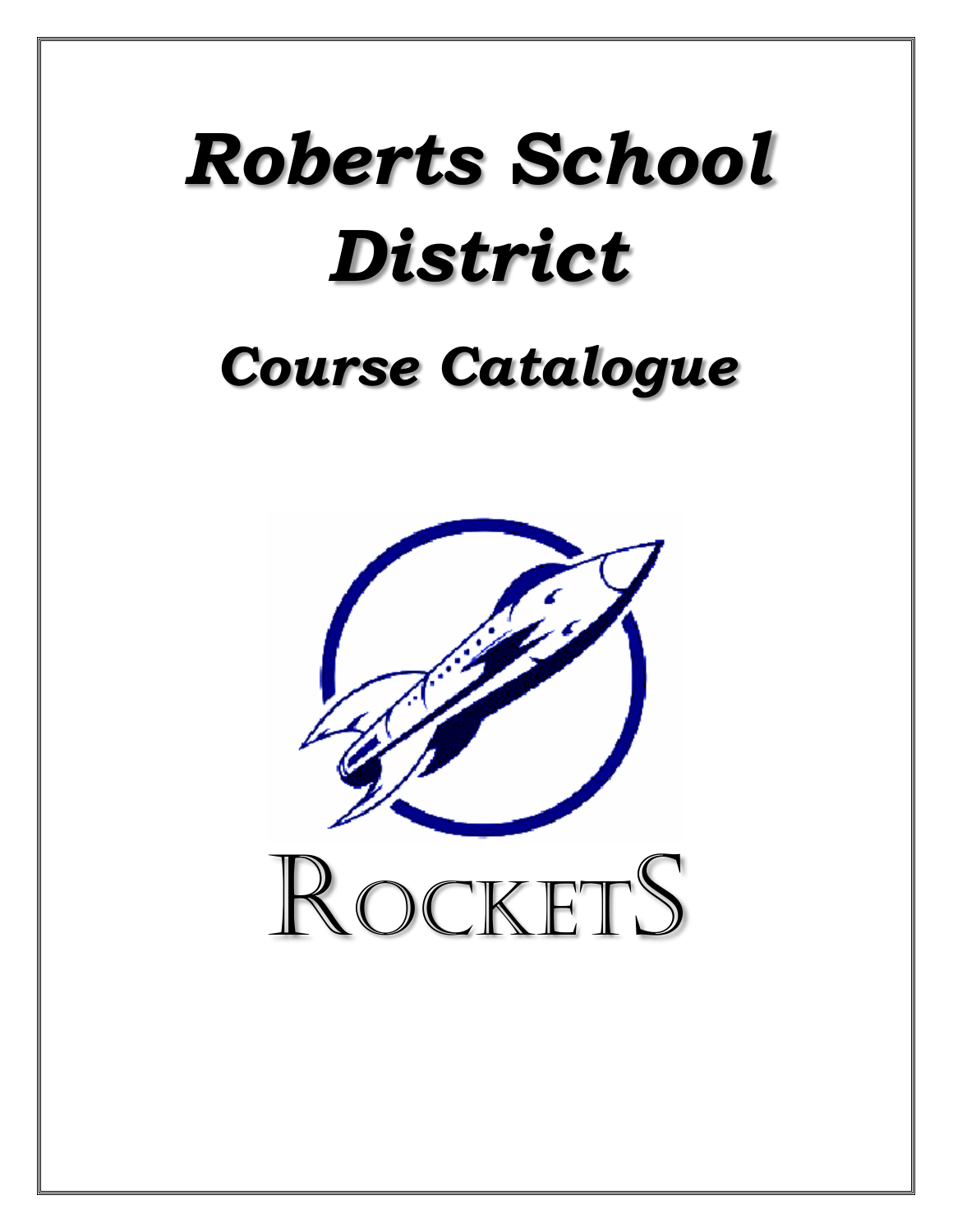## Table of Contents

#### **Agricultural Education**

#### **Art Education**

#### **Business Education**

#### **Foreign Languages**

#### **Language Arts**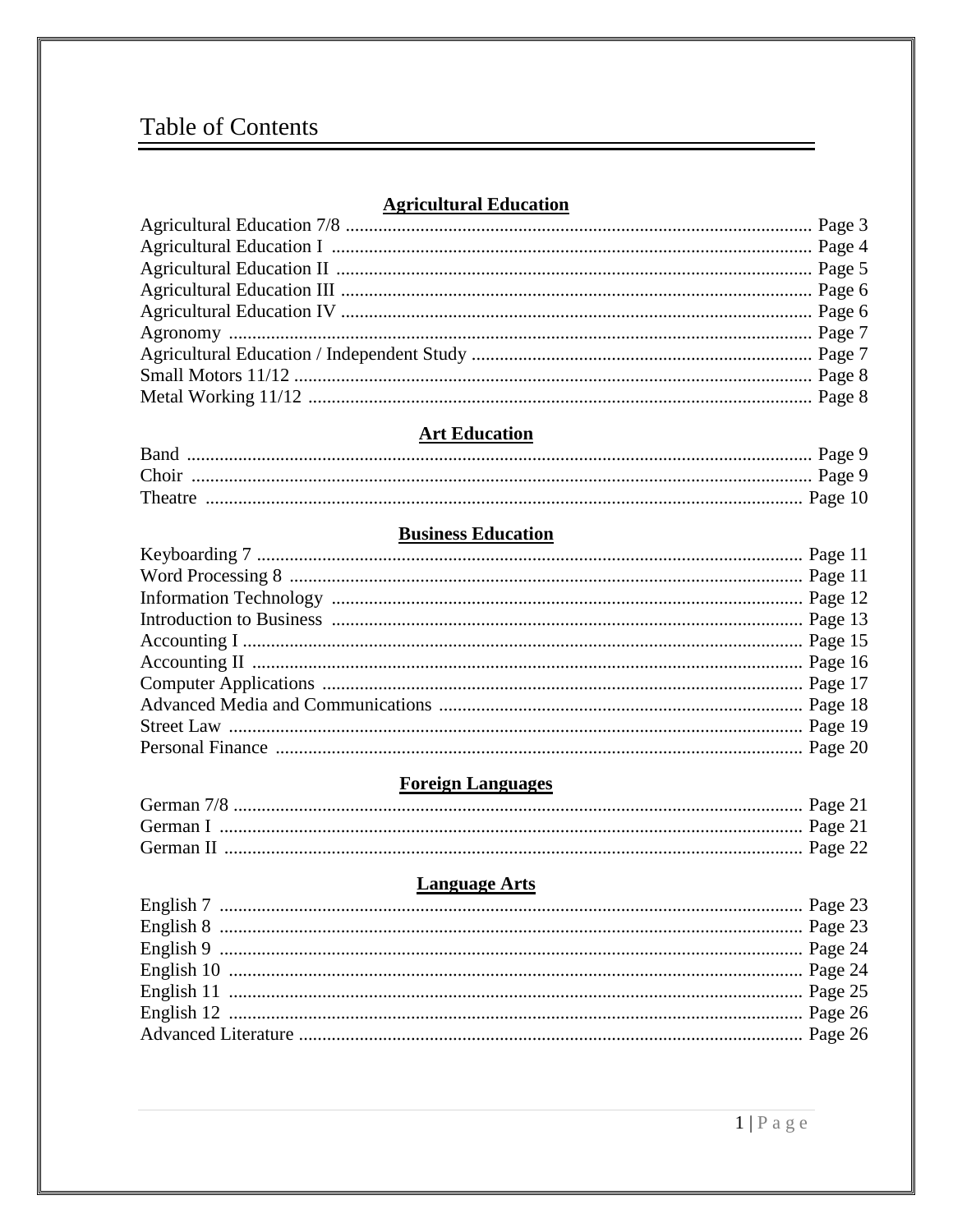## **Continue Table of Contents**

#### **Mathematics**

## **Physical Education**

## **Science**

#### **Social Studies**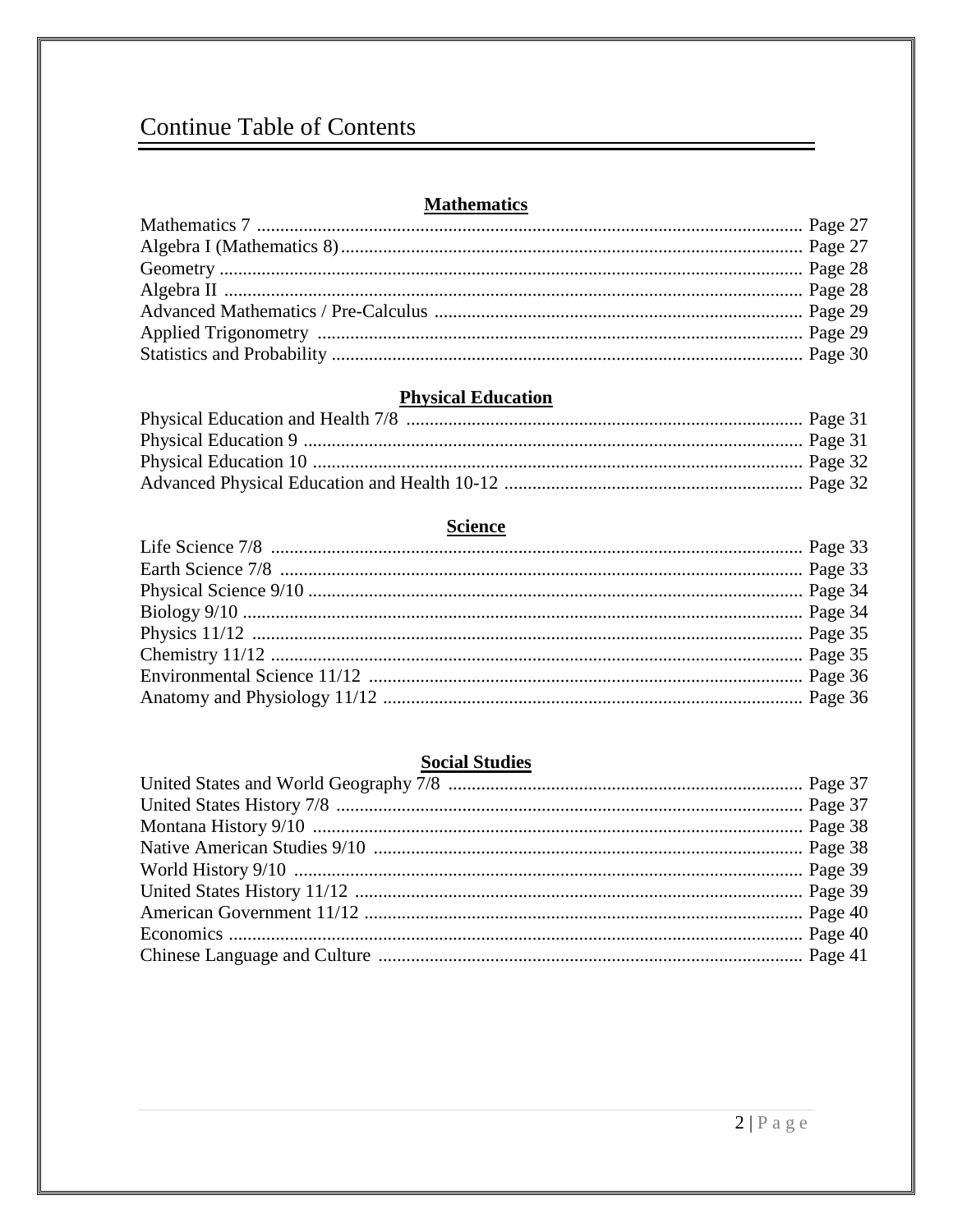## Agricultural Education 7/8

#### **Text Used:**

Various outside resources based on teacher discretion

#### **Prerequisite:**

None

#### **Course Description:**

This course exposes seventh and eighth grade student to the Roberts Ag-Ed program. Students will be exposed to safe shop procedures, wood working tools, wood project construction, Supervised Agriculture Experience (SAE) and FFA.

- 1. Develop proper safety habits when working in the shop area.
- 2. Demonstrate the skills needed to plan and fabricate a shop project.
- 3. Explore a Supervised Agricultural Experience.
- 4. Practice making decisions using the decision making process.
- 5. Develop skills and knowledge of FFA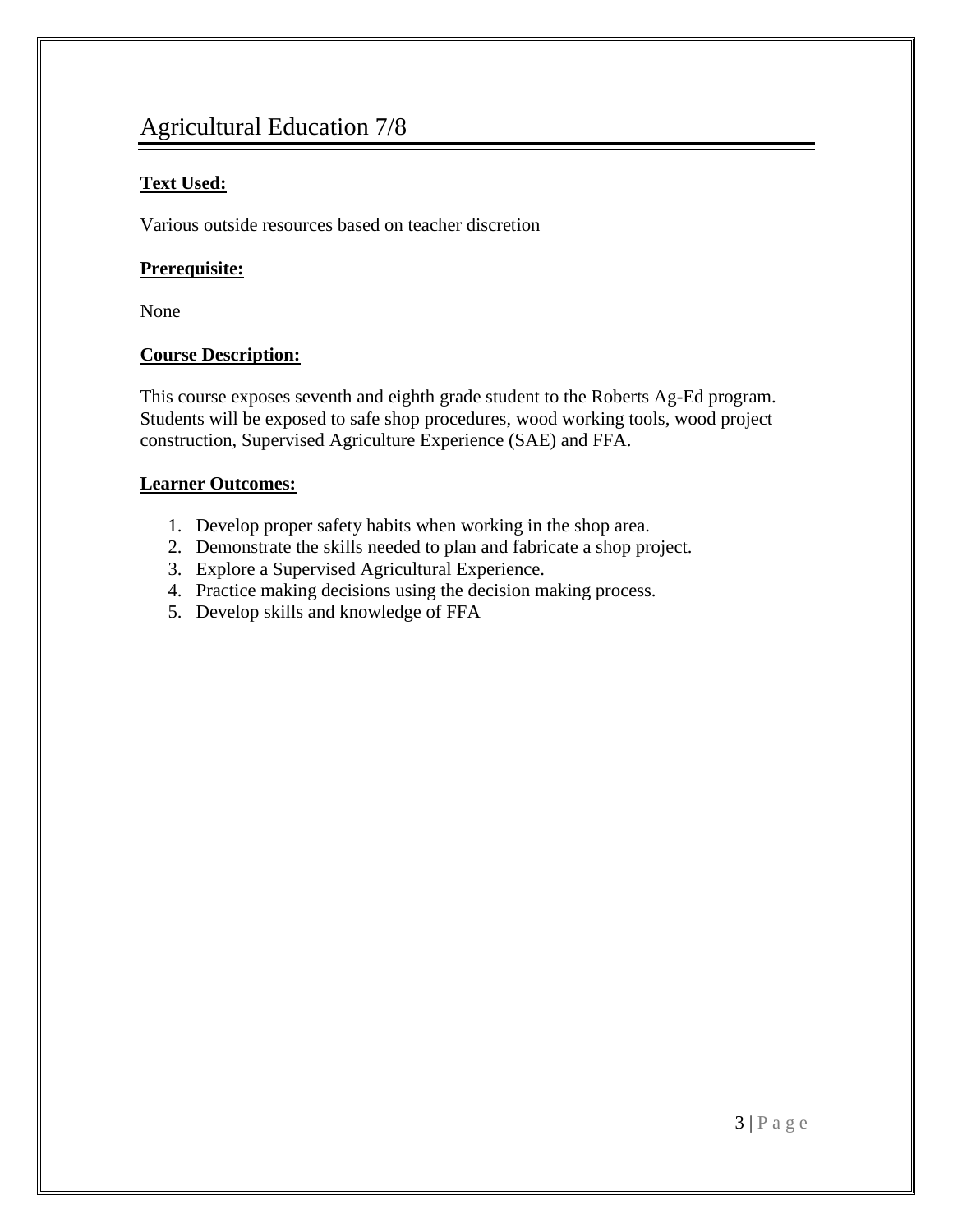## Agricultural Education I

#### **Text Used:**

Various outside resources based on teacher discretion

#### **Prerequisite:**

None

#### **Course Description:**

This course is an introductory vocational agriculture class. A broad range of agricultural topics will be covered. Topics will include leadership development, agricultural mechanics, animal science, agricultural business, natural resource management, and FFA. Students will learn to safely operate hand tools and shop equipment. They will construct projects for FFA activities and FFA fundraising.

Students may participate in FFA activities. This course will require students to establish a Supervised Agricultural Experience (SAE), develop skill for Career Development Events (CDE), participate in Leadership Development Events, and Personal Development Activities.

- 1. Develop knowledge and skills in range plant identification, range management, and range improvements.
- 2. Practice greenhouse operation, plant production, soil analysis, fertilization, and weed control.
- 3. Demonstrate the skills needed to plan and fabricate a shop project.
- 4. Demonstrate the safe use of power tools and construct a wood project.
- 5. Practice beef production and animal husbandry.
- 6. Identify work place competencies and foundation skills needed for employment.
- 7. Identify personal career paths and Supervised Agricultural Experience.
- 8. Develop public speaking skills.
- 9. Demonstrate the ability to make decisions using the decision making process.
- 10. Develop skills and knowledge of FFA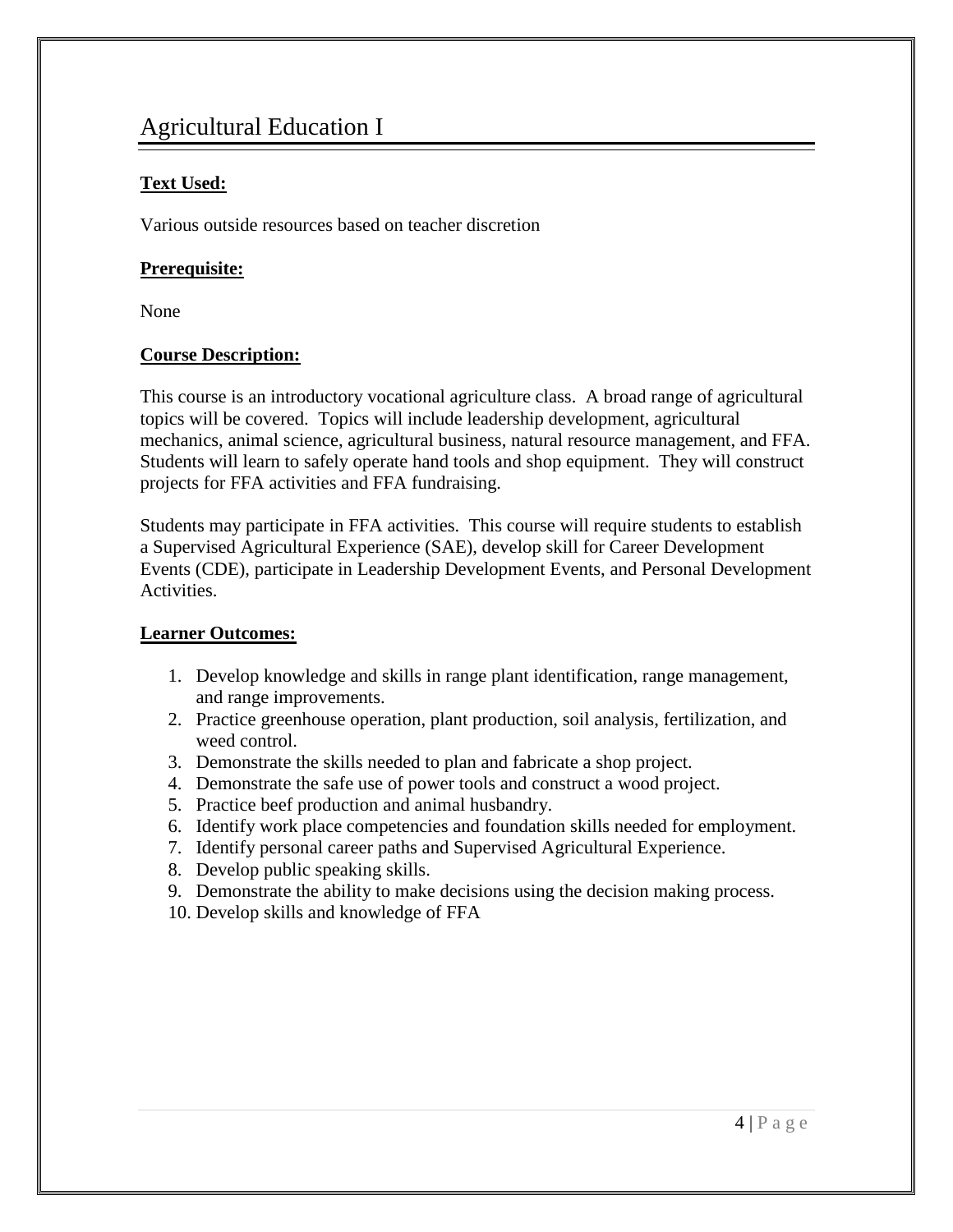## Agricultural Education II

#### **Text Used:**

Various outside resources based on teacher discretion

#### **Prerequisite:**

Agricultural Education I or another Agricultural Education Course

#### **Course Description:**

AG II is the second year of the Roberts High School Ag-Ed program. This class offers students the opportunity to continue their development of knowledge and skills covering the areas of agricultural sciences, agricultural mechanics, automotive mechanics, building construction, production horticulture, leadership development, public speaking, FFA, and their Supervised Agriculture Experience.

- 1. Further develop knowledge and skills in range plant identification, range management and range improvements.
- 2. Practice greenhouse operation, plant production, soil analysis, fertilization, and weed control.
- 3. Develop basic carpentry skills needed for building construction.
- 4. Develop competencies in the areas of arc welding, plasma cutting, and oxy welding.
- 5. Practice beef production and animal husbandry.
- 6. Practice work place competencies and foundation skills needed for employment.
- 7. Continue to develop personal career paths and Supervised Agriculture Experience.
- 8. Develop positive leadership roles and responsibilities.
- 9. Further develop skills and knowledge of FFA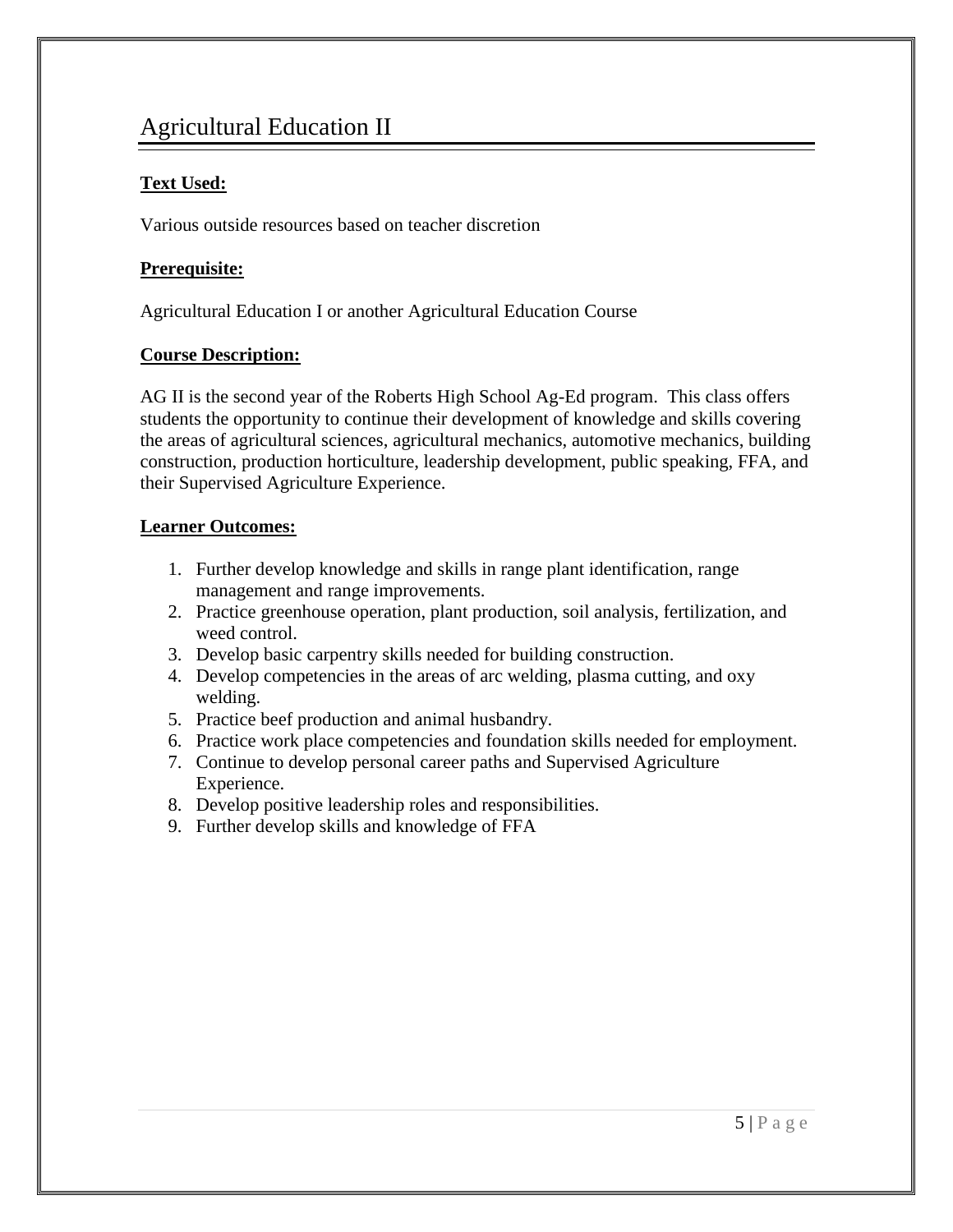## Agricultural Education III

#### **Text Used:**

Various outside resources based on teacher discretion

#### **Prerequisite:**

Agricultural Education I or II

#### **Course Description:**

Agricultural Education III is a combination of applied sciences, mechanical skills, business applications and construction practices to further improve both production agriculture and agribusiness students. Students will participate in a wide variety of activities including internal combustion, alternative energy sources, agriculture construction, crop pests and diseases, hydroponics, irrigation practices, animal genetics, livestock feeds and feeding, personal development, safety in agriculture, financial situation analysis and credit. Students will continue participating in a SAE activity and complete a proficiency award application

## Agricultural Education IV

#### **Text Used:**

Various outside resources based on teacher discretion

#### **Prerequisite:**

Two (2) Agricultural Education Courses

#### **Course Description:**

Agricultural Education IV is designed to meet the needs of students who plan to further their education as well as those who plan to seek employment upon graduation. Students will participate in activities including advanced agribusiness, marketing, agricultural law, precision agriculture, horticulture, animal pests and diseases, and career skills. Students will summarize their SAE (supervised agricultural experience) by applying for their State FFA Degree.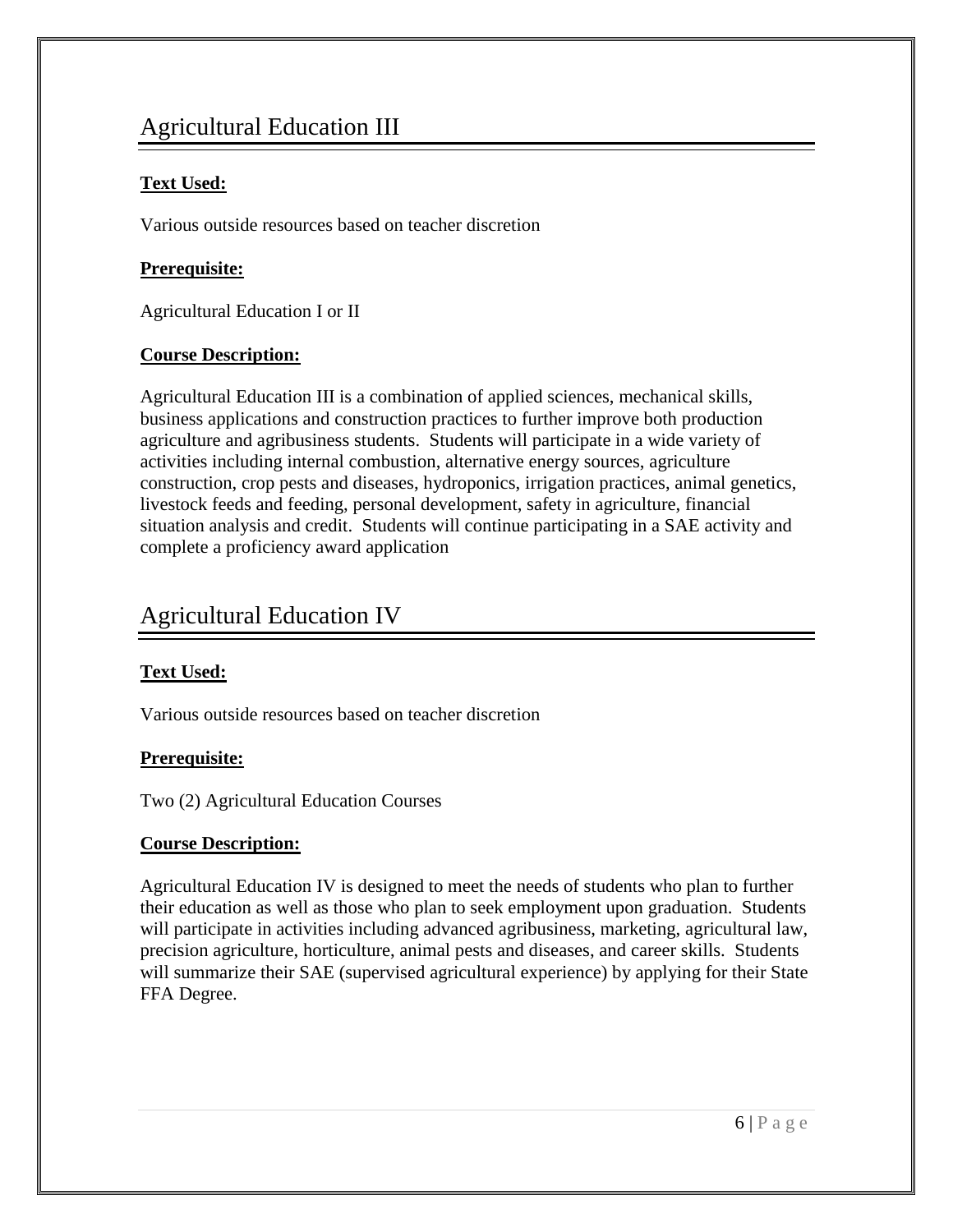## Agronomy 9-12

#### **Text Used:**

Various outside resources based on teacher discretion

#### **Prerequisite:**

None

#### **Course Description:**

This course will study the basic fundamentals of plants and soil science and range management. Students will learn how to identify the various grasses, and shrubs that are native to Montana's range and are important to both cattle and wildlife. They will learn to calculate the amount of feed available on the range and look for indicators as to its health. Students will study various seeding and plant propagation techniques as well as photosynthesis, reproduction, essential plant nutrients, fertilizer and chemical applications. Students will study basic soil types, and various growing media. They will learn how to raise plants hydroponically in a soilless environment. Finally, students will study insect and weed pests and the biological and chemical control of these pests. Students will gain experience in greenhouse production practices, as they raise and sell horticultural crops. Students will also be taught some basic turf grass management strategies, floriculture, landscape design and landscape construction practices. Class time will be divided between classroom instruction and hands on activities in the green house.

## Agricultural Education / Independent Study 11/12

#### **Text Used:**

Various outside resources based on teacher discretion

#### **Prerequisite:**

None

#### **Course Description:**

Students will select and build a variety of woodworking and metal projects. Projects are Students ideas and for student use with the instructors approval. Projects need to be practical and useful in nature. Students will be required to finance the materials used on any personal project. Class time will be greatly hands on in the shop. All students will be encouraged to have a supervised agriculture experience program, and to be involved in FFA activities.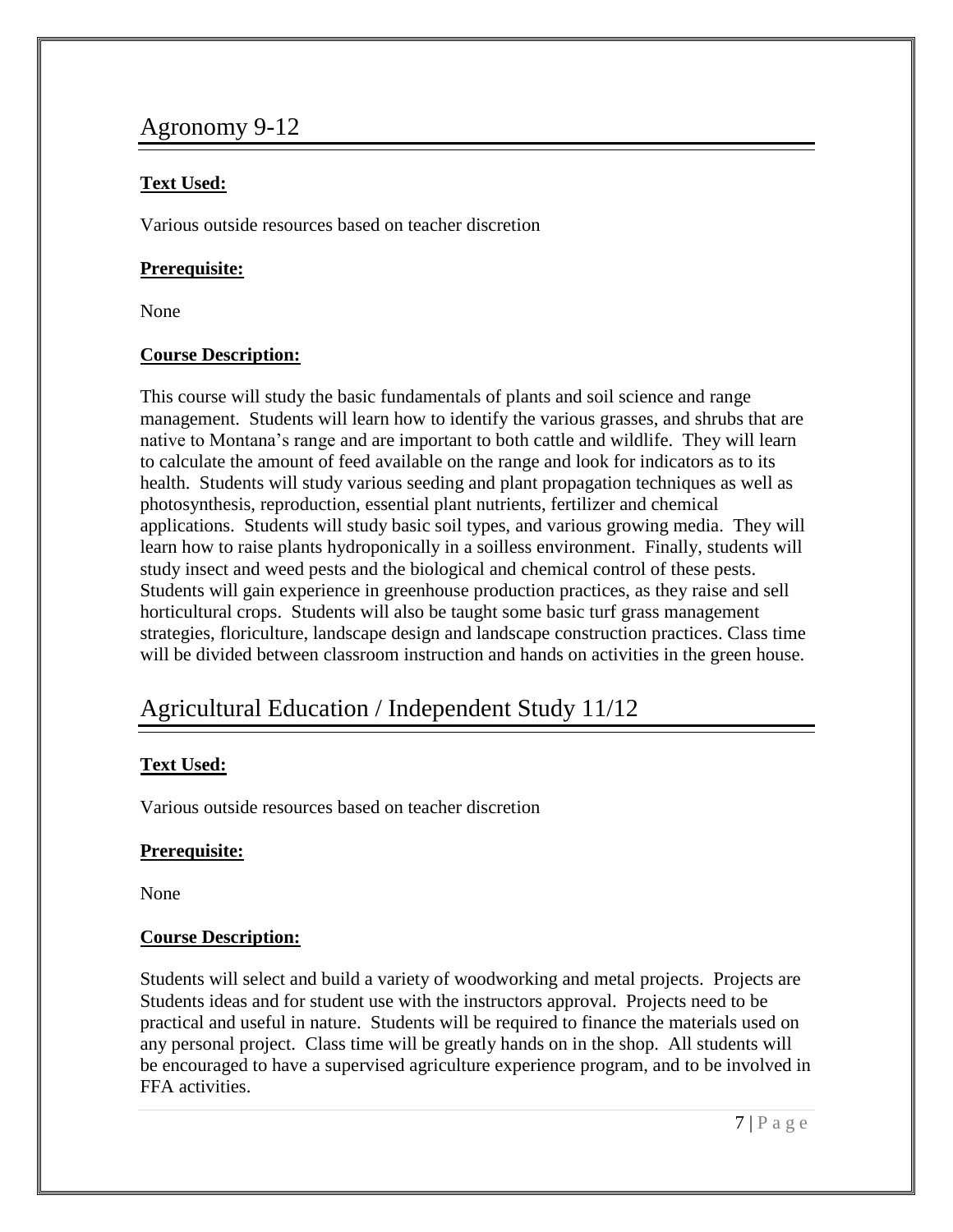## Small Motors 11/12

#### **Text Used:**

Various outside resources based on teacher discretion

#### **Prerequisite:**

None

#### **Course Description:**

This course will consist of the theory and maintenance of the internal combustion engine. Students will completely tear down a small four cycle gas engine. Students will study proper vehicle maintenance, as they study the various systems including the fuel and carburetor system. Students will study the operation, maintenance and calibration of basic farm machinery. Student will also use metal fabrication tools and woodworking tools to build projects. Class time will be divided between hands on activities in the shop and classroom instruction. All students will be encouraged to have a supervised agriculture experience program, and to be involved in FFA activities.

## Metal Working 11/12

#### **Text Used:**

Various outside resources based on teacher discretion

#### **Prerequisite:**

Agricultural Education II

#### **Course Description:**

This course will consist of the theory and maintenance of the internal combustion engine. Students will completely tear down a small four cycle gas engine. Students will study proper vehicle maintenance, as they study the various systems including the fuel and carburetor system. Students will study the operation, maintenance and calibration of basic farm machinery. Student will also use metal fabrication tools and woodworking tools to build projects. Class time will be divided between hands on activities in the shop and classroom instruction. All students will be encouraged to have a supervised agriculture experience program, and to be involved in FFA activities.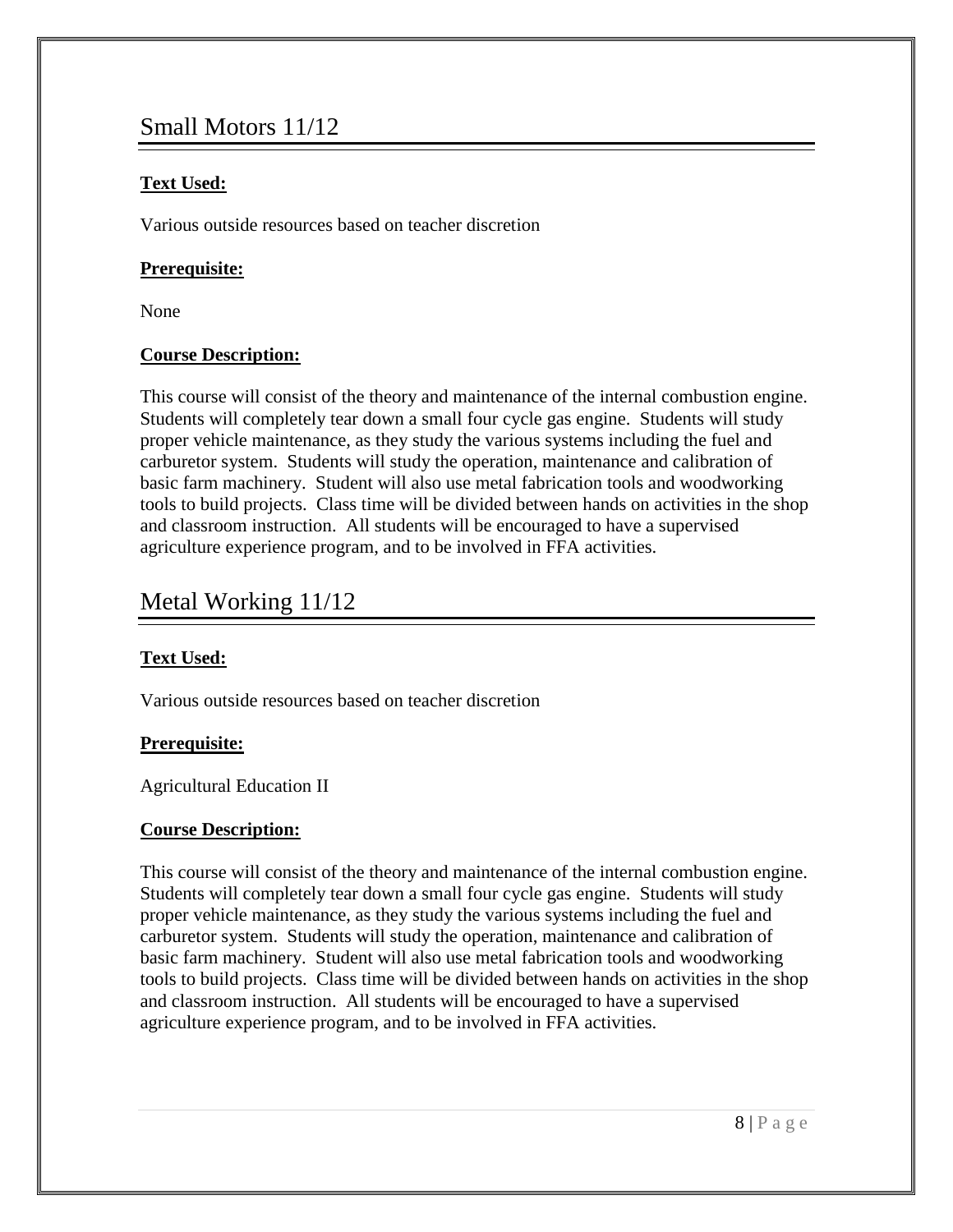## Band 7/8; 9-12

#### **Text Used:**

Standard of Excellence Band Method Books

#### **Prerequisite:**

5th and 6th Grade Band, preferably

#### **Course Description:**

The course will allow students to study and perform repertoire including General Pep Band charts, Concert/Festival pieces, and Jazz Band charts. Students will also have the opportunity to do solo and small ensemble work for concerts and Festival. Music is a valuable part of public education, and to better appreciate that value, this class will also touch on music theory, composers and history, as well as aural skills. The student of music employs both "sides" of the brain (logical and creative), so expect to develop not only into better musicians, but also better students. Individual practice time, sectional work, and group rehearsals are essential to the success of the student individually, and is imperative to building a dynamic group.

## Choir 7/8; 9-12

#### **Text Used:**

None

#### **Prerequisites:**

None

#### **Course Description:**

The course will allow students to study and perform repertoire including Concert/Festival scores, Folk and jazz styles, women's and men's ensemble and solo material. Music is a valuable part of public education, and to better appreciate that value, this class will also touch on music theory, composers and history, as well as aural skills. The student of music employs both "sides" of the brain (logical and creative), so expect to develop not only into better musicians, but also better students. Individual practice time, sectional work, and group rehearsals are essential to the success of the student individually, and is imperative to building a dynamic group.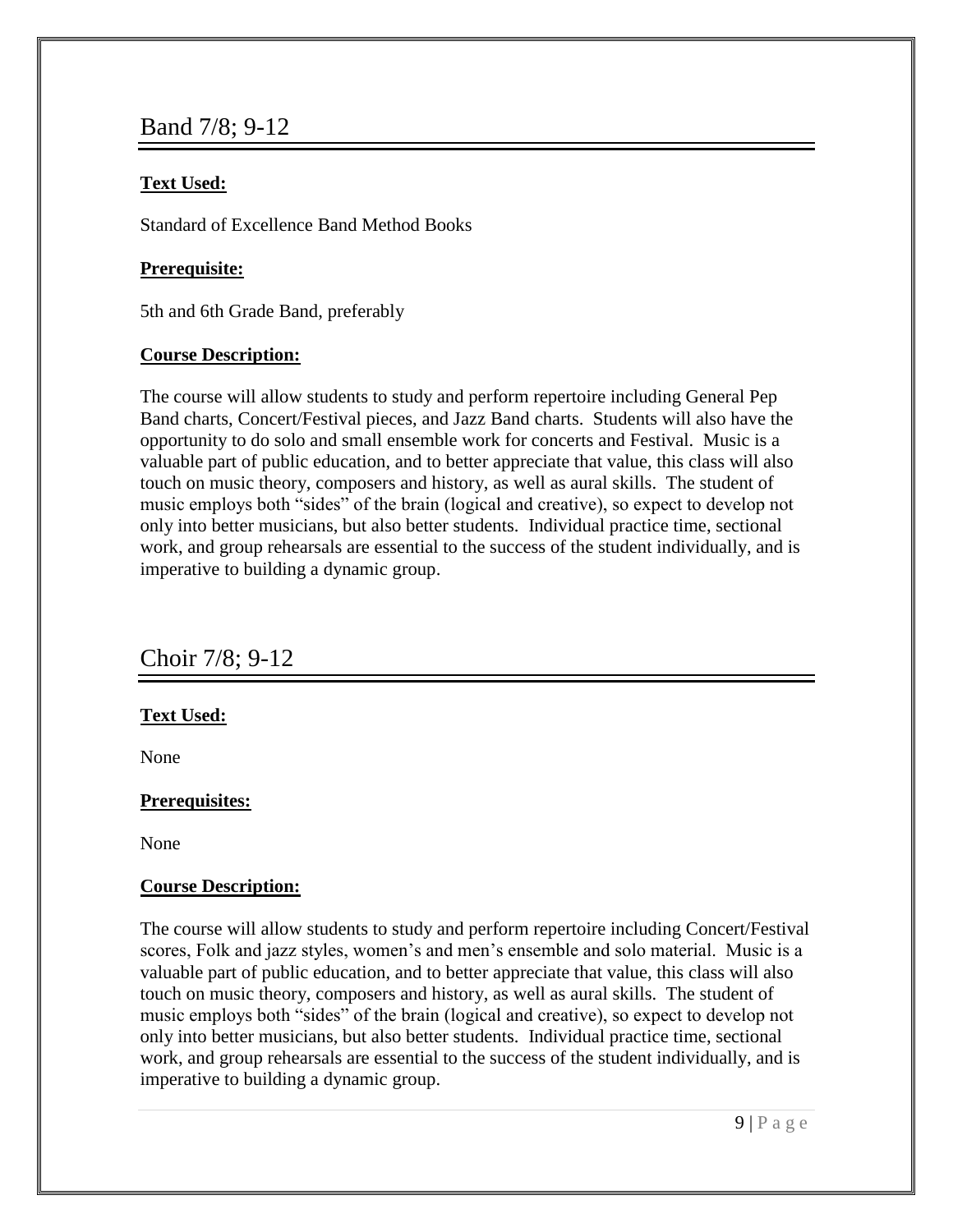## Theatre 9-12

#### **Text Used:**

Acting for Life: A Textbook on Acting (Meriwether Publishing) 2008

#### **Prerequisite:**

None

#### **Course Description:**

Students who enroll in Theatre 1 will get a complete understanding of the basics in acting/drama. They will learn and understand character development, play analysis, blocking, lighting, script reading, directing, working with other actors, intros and exits, body and face movement, one-acts, monologues, working our voice, character emotion, cues, stage fighting, projecting, observing, and theatre etiquette. In addition, students will give at the minimum one live, public performance. Depending on the school calendar, a second performance will be possible in spring. We will take various field trips to a couple of stages in Billings, as well, participate in viewing a live performance.

#### **Grading:**

Grading will be completed on a total point system. The grading scale used will be the grading scale adopted by the Roberts Public School. The class will consist of performance, participation, effort, and weekly activities.

- 1. Know and understand how to project with your voice
- 2. Know and understand how to effectively "block" out a scene
- 3. Know how to and effectively work with other actors at the same time
- 4. Understand how and why props are important
- 5. Understand and demonstrate "entrances" and "exits" of the stage
- 6. Know and understand stage direction
- 7. Know and understand stage etiquette
- 8. Know how to pick up and apply "ques"
- 9. Understand character development
- 10. Know how to analysis a play for meaning
- 11. Understand how emotions work in theatre
- 12. Obtain knowledge about lighting, state movement, and costuming.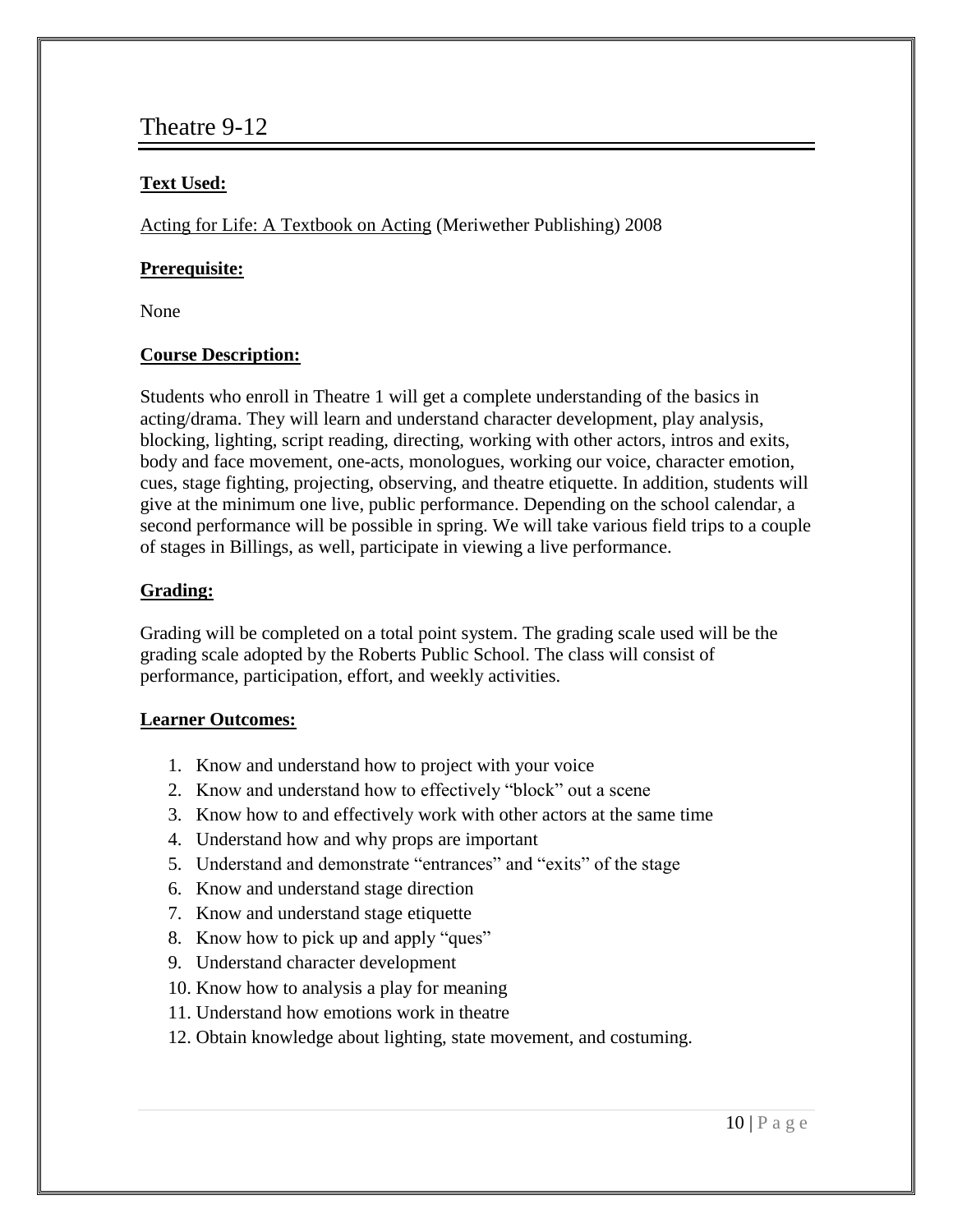## Keyboarding 7

#### **Text Used:**

<u>Century 21 –  $7<sup>th</sup>$  Edition</u>, (Southwestern Publishing) 2002 – 20 copies Various Websites

#### **Prerequisite:**

None

#### **Course Description:**

The course will focus on Keyboarding.

Keyboarding will be taught on computers with general computer skills such as turning on the computer, entering a desired program and backing out. The following units are covered: home row, mastery of keyboard, general typing techniques, letter forms, report forms, job application of skills, timed writings, printing, saving and recalling data.

## Word Processing 8

#### **Text Used:**

<u>Century 21 –  $7<sup>th</sup>$  Edition</u>, (Southwestern Publishing) 2002 – 20 copies

#### **Prerequisite:**

Keyboarding 7

#### **Course Description:**

The course will continue from Keyboarding 7 and move on to application. Programs that will be used are:

Microsoft Office 2007/2010 Animating Programs Internet Search Windows 7

The class will work in conjunction with other classes as well to meet student needs.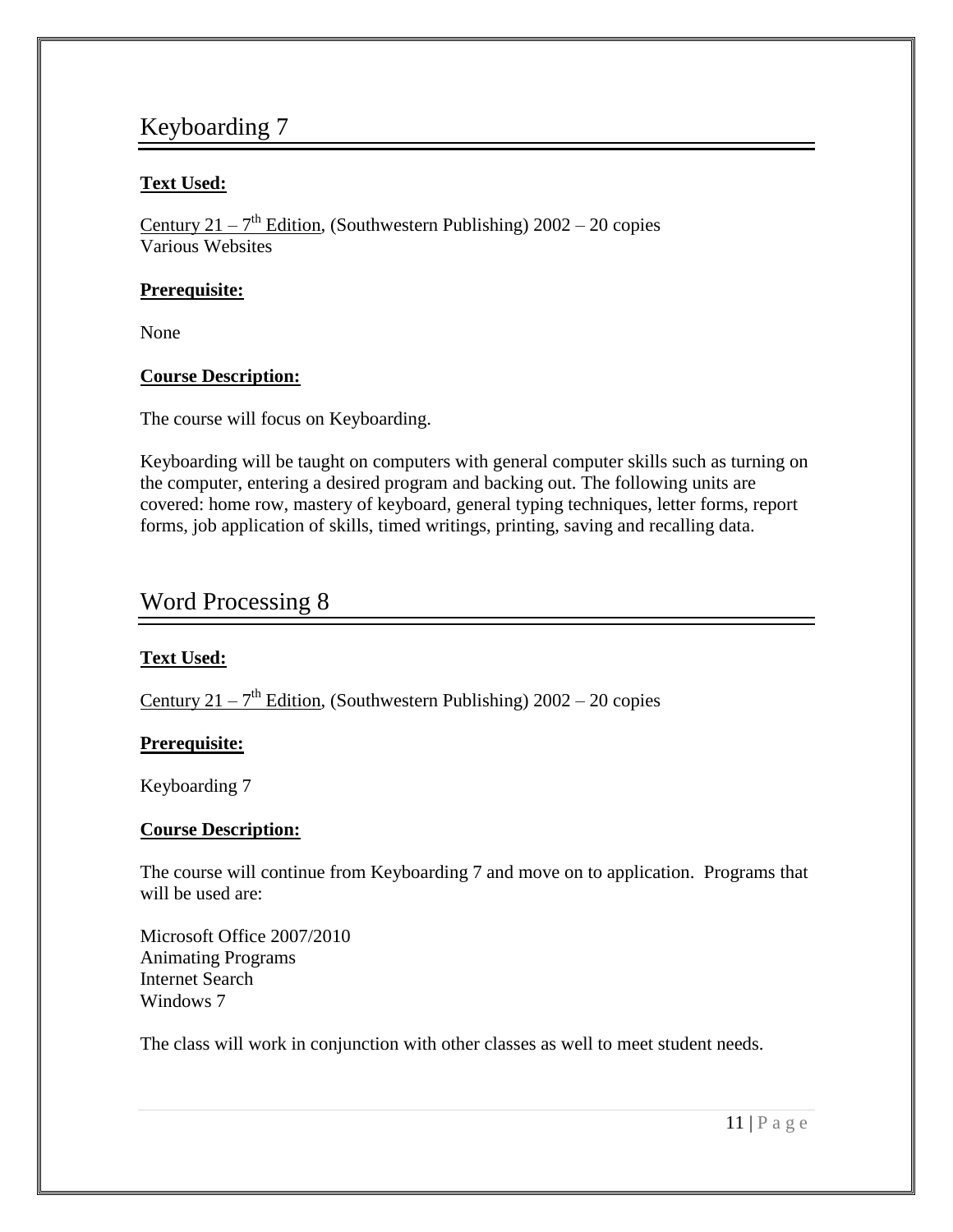## Informational Technology

#### **Text Used:**

Access It! (Business Education Publishing) 2008 – 14 copies Various Materials

#### **Prerequisite:**

None

#### **Course Description:**

The course will enhance general skills and techniques necessary to use Microsoft Office products. The students will also learn how to send electronic e-meetings and acquire skills to research using the internet. The following topics will be covered:

- 1) Intermediate to Advanced skills using Microsoft Word 2007/2010
- 2) Basic to Intermediate skills using Microsoft Excel 2007/2010
- 3) Basic to Advanced skills using Microsoft PowerPoint 2007/2010
- 4) Basic skills using Microsoft Access 2007/2010
- 5) Internet Usage
	- a. Search Engines
	- b. Researching Skills
	- c. E-mailing
	- d. Skype
	- e. Google Drive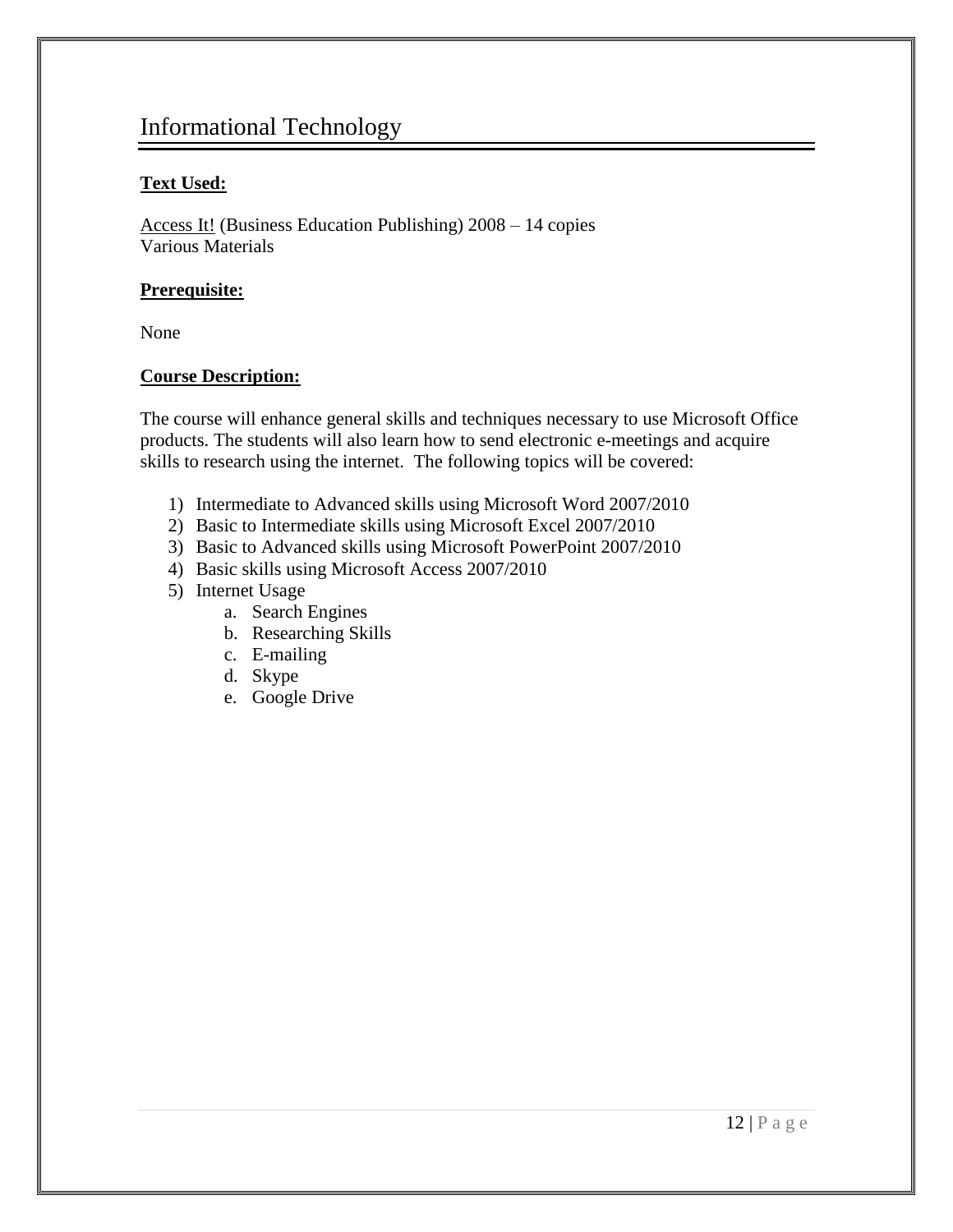## Introduction to Business

#### **Text Used:**

Glencoe: Introduction to Business 2008 – 10 copies Various outside sources and Guest Speakers

#### **Prerequisite:**

None

#### **Course Description:**

Students enrolled in Introduction to Business will be covering a broad range of topics dealing with business and the free enterprise system. Students will be able to identify and apply the strategies for succeeding in a business as well as forming a business plan. During the course students' participate in the state wide Business Challenge. Advertising and marketing of business products along with the management of business resources will also be addressed.

- 1. Understand business principles, types of business ownership, entrepreneurship and requirements.
	- a. Know and be able to apply the principles of supply and demand, profit and loss, private and public companies.
	- b. Know and be able to compare sole proprietorships, partnerships, corporations.
	- c. Be able to identify and manage startup costs, operating expenses, and cash flow.
	- d. Be able to identify and manage payroll costs and insurance requirements.
- 2. Understand how to determine the potential and impact of a business.
	- a. Be able to perform a market analysis, analyze the profit potential, and perform a break-even analysis.
	- b. Be able to identify and manage the regulations with relation to environmental, ethical and social factors.
- 3. Be able to apply strategies for succeeding in business.
	- a. Know and be able to apply the benefits of projecting a positive image and providing added service to customers.
	- b. Know and be able to apply the methods of purchasing and pricing.
	- c. Know and be able to apply the methods and strategies for and effects of marketing.
	- d. Know the environmental, ethical, and social impact of a business.
- 4. Understand the operations of the American free enterprise system.
	- a. Know and be able to apply the principles of supply and demand.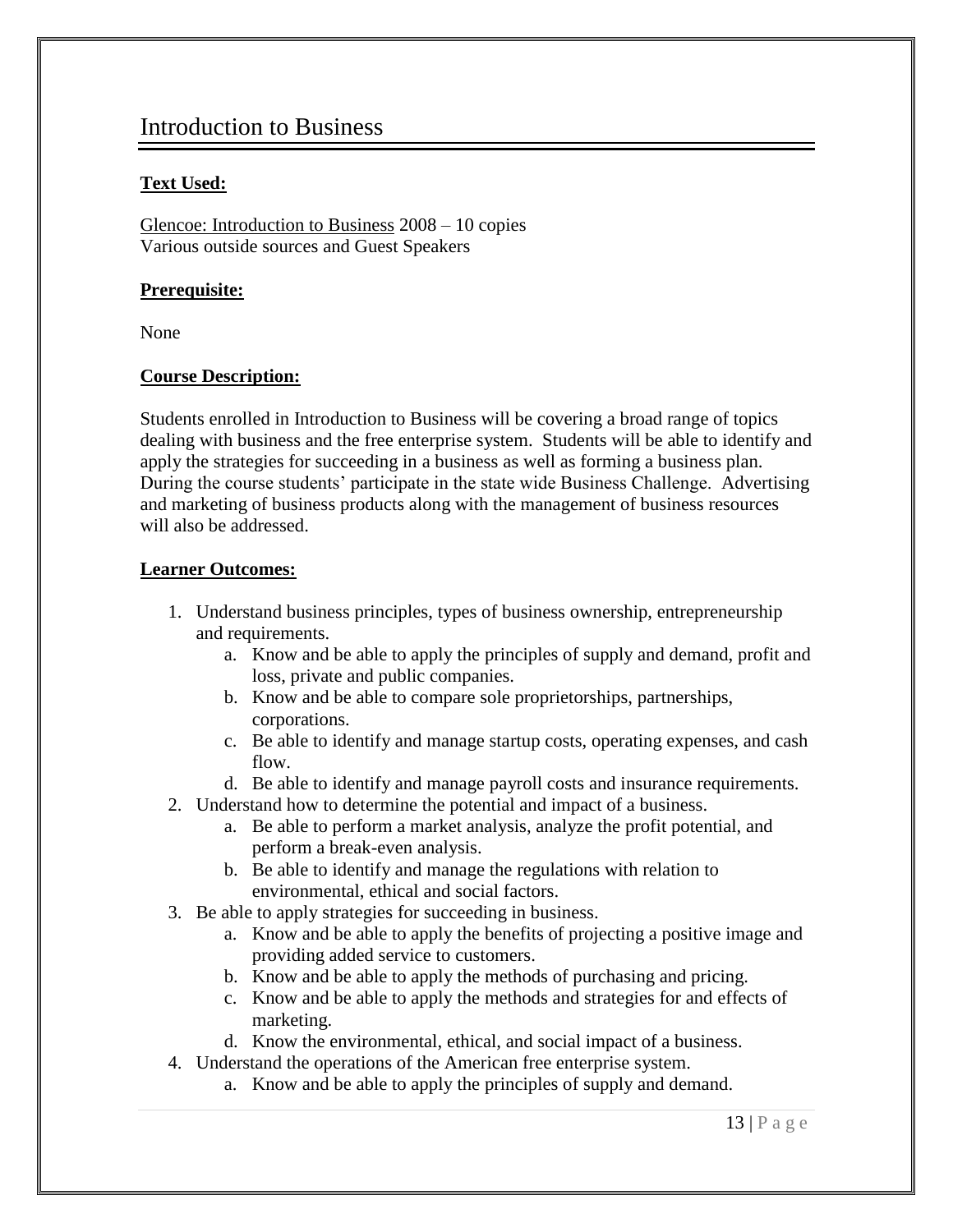## Continue: Introduction to Business

- b. Know and be able to apply the principles of profit and loss (margin, break even, overhead, volume).
- c. Know about private and public companies.
- 5. Understand how stocks and the stock market work
	- a. Know and be able to apply trading
	- b. Know and be able to apply short selling
	- c. Know and be able to apply brokerage fees
	- d. Participate in the Stock Market Game
- 6. Be able to apply strategies to form a business plan
	- a. Know and be able to apply parts of a business plan
	- b. Know and be able to apply financing
	- c. Know and be able to apply formation of a business plan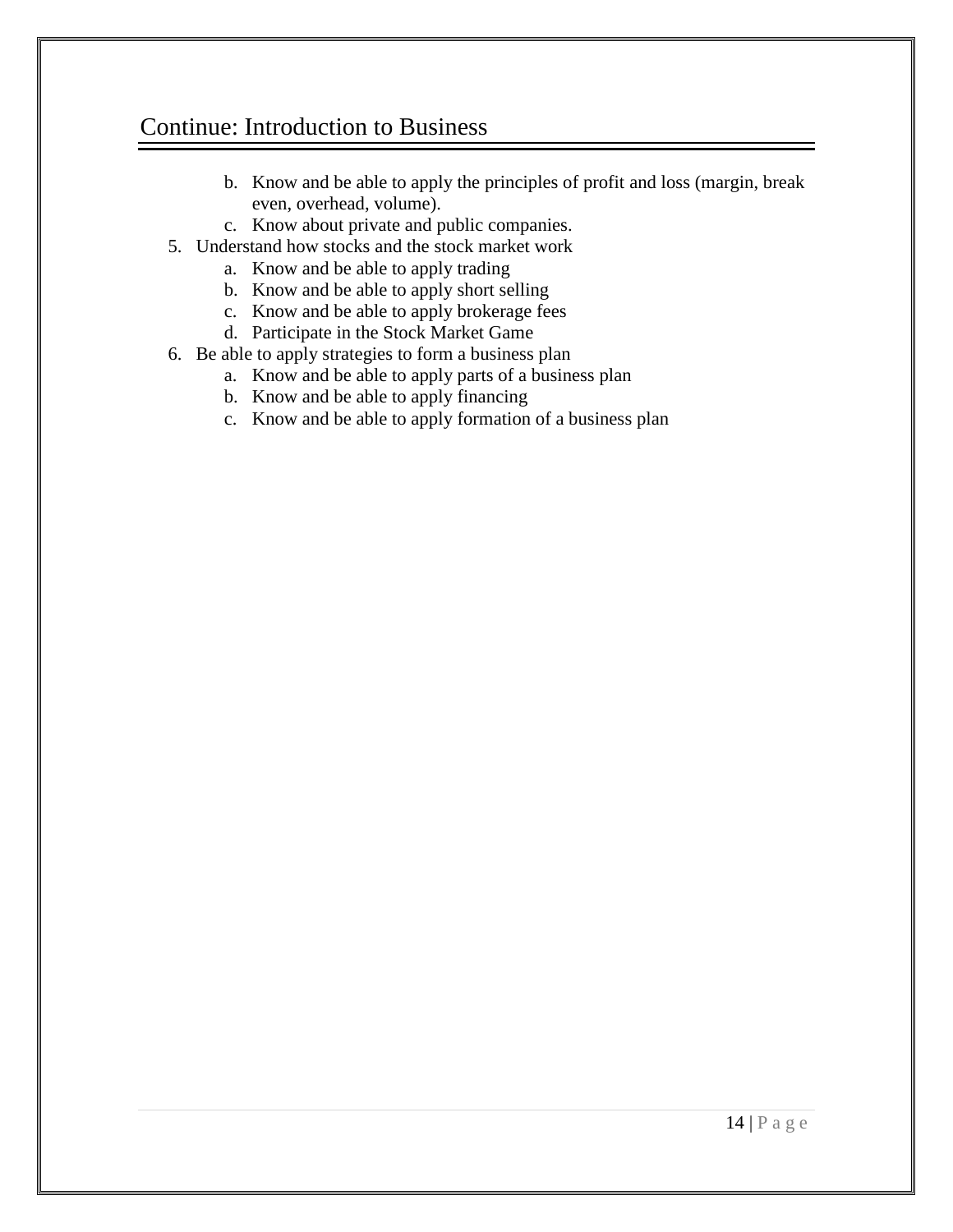## Accounting I

#### **Text Used:**

Glencoe Accounting: Real World Applications & Connections, (McGraw Hill), 2000 – 12 copies plus teacher edition

#### **Prerequisite:**

None

#### **Course Description:**

Students enrolled in Accounting I will complete the basic accounting cycle for a soleproprietorship, discuss cash control and banking, prepare payroll accounting, and complete the accounting cycle for a merchandising corporation. Students will be required to complete homework, quizzes, projects, and tests dealing with the information covered in class.

- 1. each student completing Accounting I will possess the skills to begin Accounting II.
- 2. define an asset, liability, owner's equity, revenue, and expenses
- 3. know the basic and expanded accounting equation
- 4. journalize and post transactions
- 5. prepare financial statements
- 6. complete the accounting cycle
- 7. understand basic banking activities for a business
- 8. understand basic payroll accounting and tax records
- 9. be able to prepare special journals (sales, cash receipts, purchases, and cash payments)
- 10. complete adjustments for a merchandising business
- 11. complete financial statements for a corporation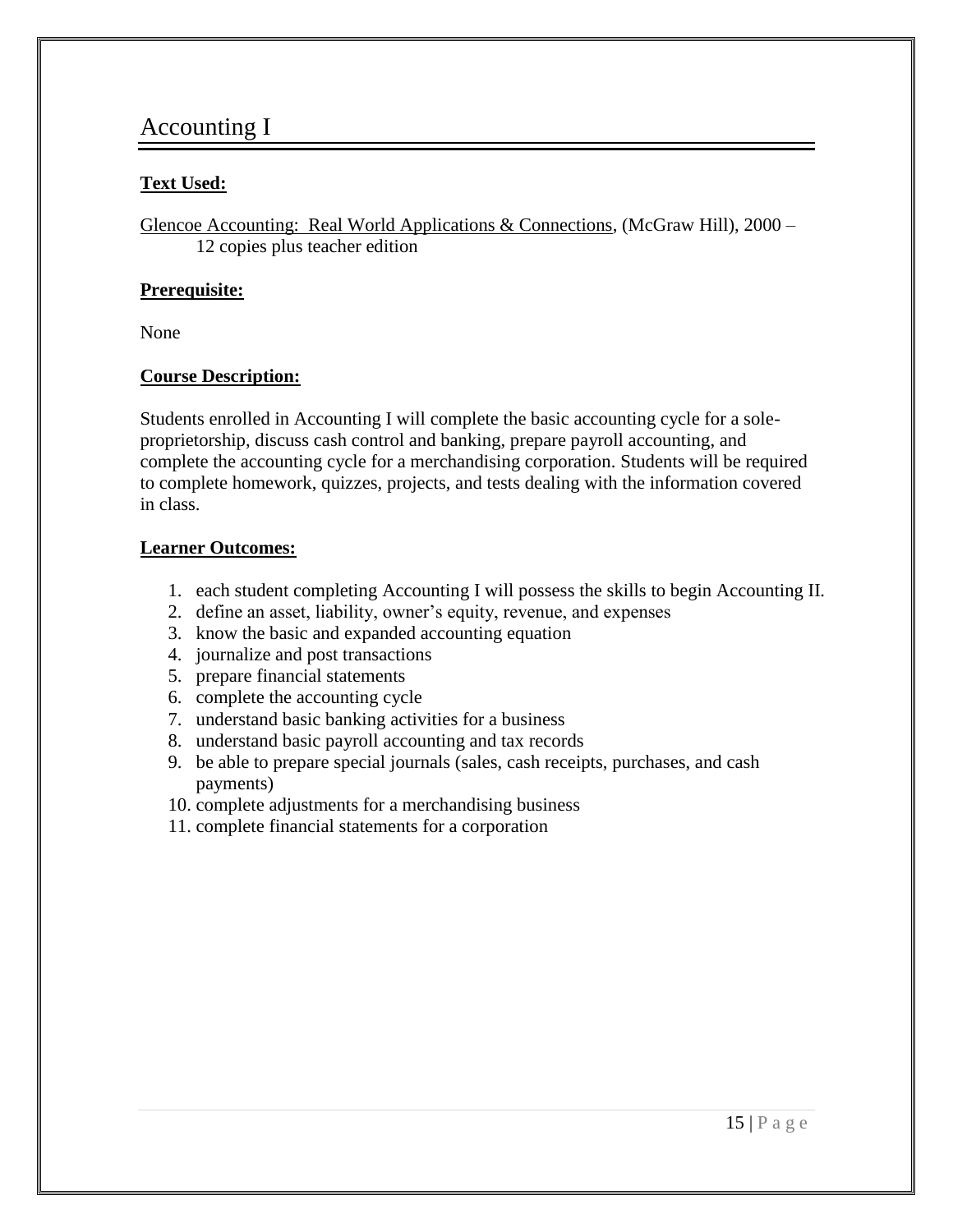## Accounting II

#### **Text Used:**

Glencoe Accounting: Real World Applications & Connections (McGraw Hill) 2000 – 5 copies plus teacher edition

#### **Prerequisite:**

Accounting I

#### **Course Description:**

Students enrolled in Accounting II will be able to understand advanced, general, cost, and managerial accounting principles and procedures. The class will cover accounting for assets, liabilities, and equity in a detailed manner. In addition, the class will understand business information and accounting for different types of businesses. The class will consist of both manual and computerized accounting and students will complete an accounting simulation. During the course, students are required to complete homework, quizzes, projects, and tests dealing with the information covered in class.

- A. Understand advanced general, cost, and managerial accounting principles and procedures.
	- a. Accounting for inventories
	- b. Short term assets and long term assets
	- c. Inventory accounting
	- d. Intangible assets
	- e. Notes Payable, current liabilities, long term liabilities and stockholders' equity.
- B. Understand the preparation and utilization of departmental records.
	- a. Statement of cash flow
	- b. Preparing financial statements.
	- c. Comparative Analysis
	- d. Cost-Volume-Profit Analysis
- C. Understand accounting for other forms of organizations
	- a. Not for profit
	- b. Partnerships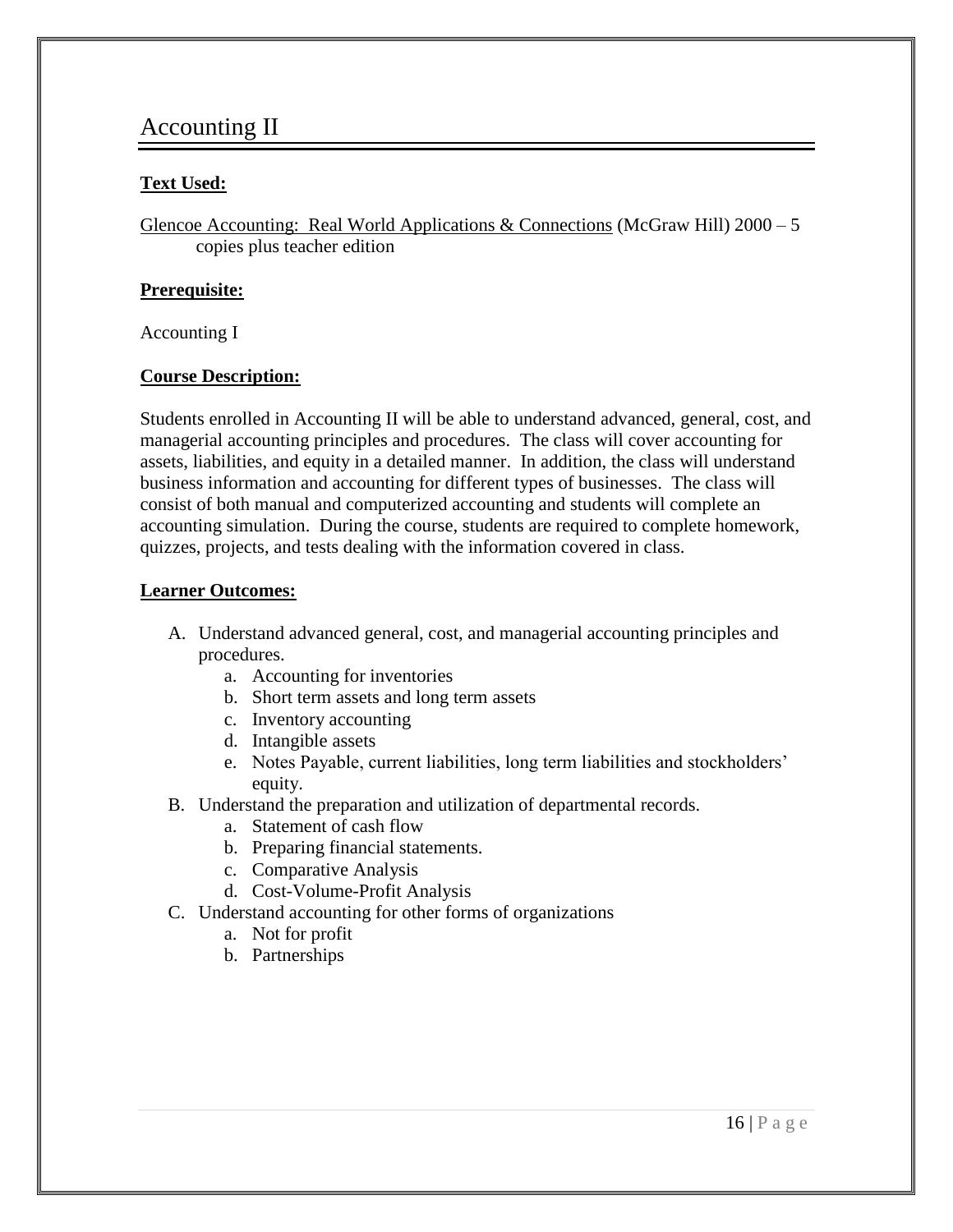## Computer Applications – Semester Class

#### **Software Used:**

Adobe Photoshop (CS4/CS5)/ Gimp Adobe Premier-Pro Adobe In-Design Publisher 2007/2010 Google Sites

#### **Prerequisite:**

Information Technology 9

#### **Course Description:**

This course will address techniques required to produce various desktop publishing materials, including but not limited to: Business cards, Menus, Flyers, Posters, and Letterheads. Students will go through a 14 part simulation of a pizza company in creating all the documents needed for the business.

This course will also address techniques required to produce a marketable yearbook. Items that will be incorporated are computer layout skills, along with various beginning Photoshop editing techniques.

Students will be required to meet deadlines, take photographs, design and layout various assigned pages of the yearbook. The final product will be sold with a distribution date in the fall of the following school year.

This course will also address skills and techniques for editing and creating photographs via Adobe Photoshop. Students will attain the basic to intermediate skills that Photoshop has to offer. Students will use this program to assist with creating yearbook pages.

Finally, students will gain an opportunity to learn and understand web design. They will learn the layout and design in Google Sites. Students will understand what a creative and marketable web site looks like and stands for.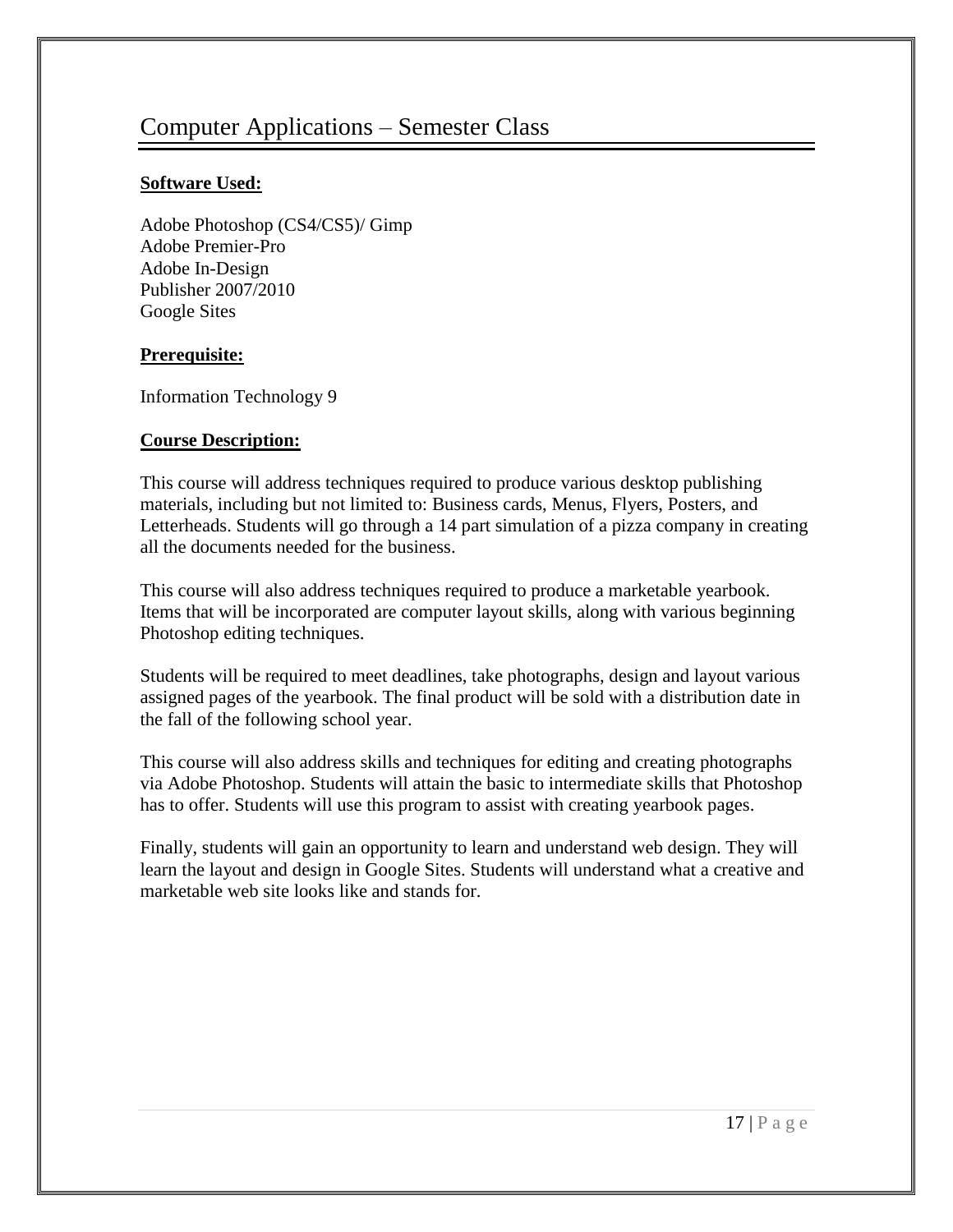## Advanced Media and Communications – Semester Class

#### **Software Used:**

Adobe Photoshop (CS4/CS5)/ Gimp Adobe Premier-Pro/ Microsoft Movie Maker/Camtasia Adobe Soundbooth Microsoft PowerPoint Blender

#### **Prerequisite:**

Information Technology 9

#### **Course Description:**

This course utilizes media software to edit photos, movies, music and create animations. The students will produce various types of media, including but not limited to: Graduation Announcements, Graduation PowerPoint, Edited Music, Beatles Submarine, Yearbooks, and Movies.

The students will use advanced Adobe Photoshop/Gimp techniques to create Graduation Announcements and pages in the Yearbooks. Adobe Premere-Pro/Microsoft Movie Maker/Camtasia will demonstrate intermediate skills to create a short video. Students will create mixed song and sound effects using Adobe Soundbooth. While exploring different media careers the students will utilize animation software (Blender, etc.) to create the Beatles Submarine.

This course will require students to take video, digital pictures, and follow tutorials to create the above tasks. The students will incorporate the software in real life situations and use several of the above programs to create various assignments.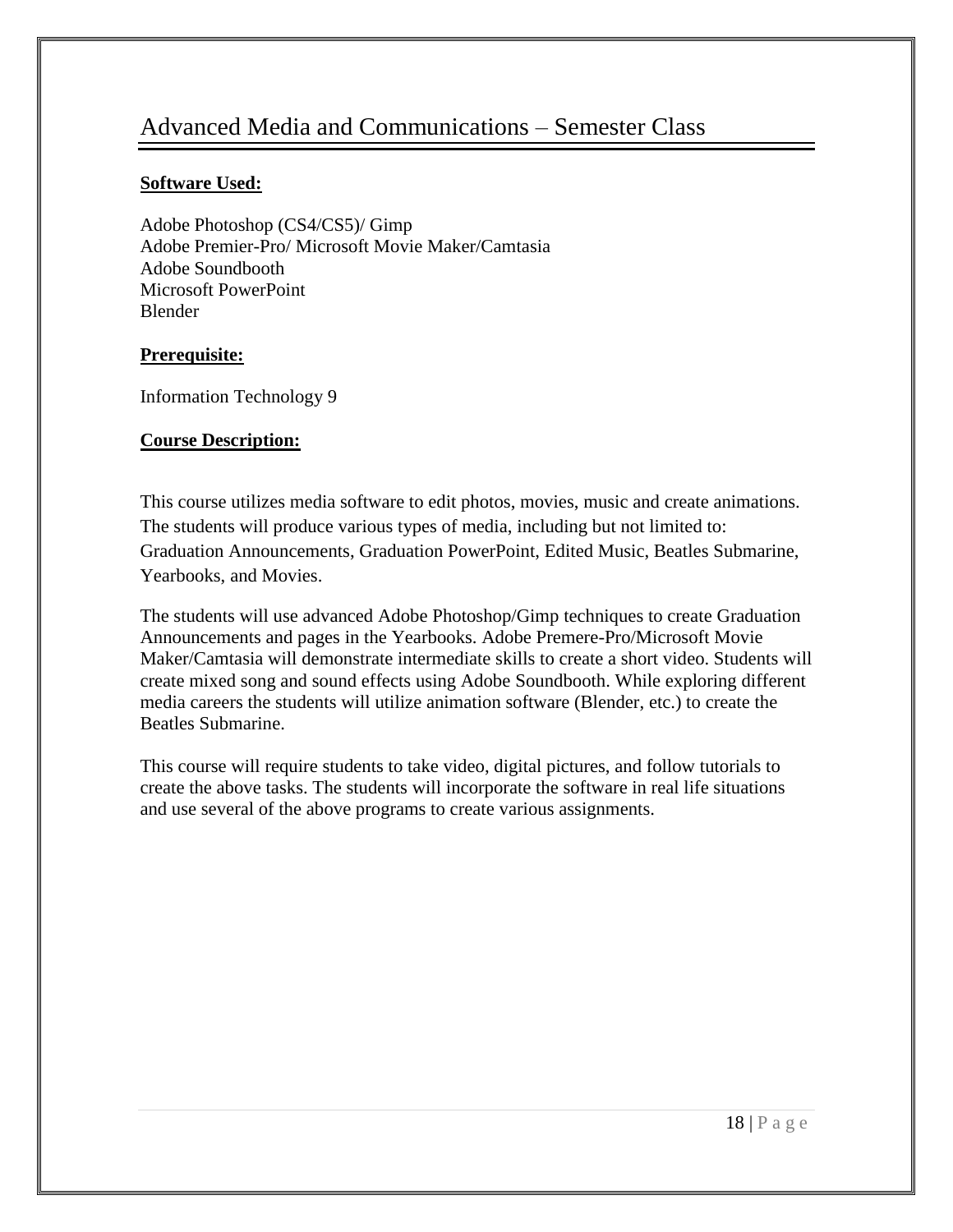## Street Law

#### **Text Used:**

Street Law – A Course in Practice Law  $5<sup>th</sup>$  Edition, (West Publishing Co.) 1994 – 18 copies Various outside materials and community resources

#### **Prerequisite:**

None

#### **Course Description:**

The course will address practical laws in everyday life. The course is designed to provide students the ability to analyze, evaluate, and in some situations, resolve legal disputes. The text covers problems dealing with the most current law related issues such as guns, gangs, hate crimes, etc.

The class should provide practical information and problem solving opportunities that develop the student's knowledge and skills necessary for survival in our law-saturated society.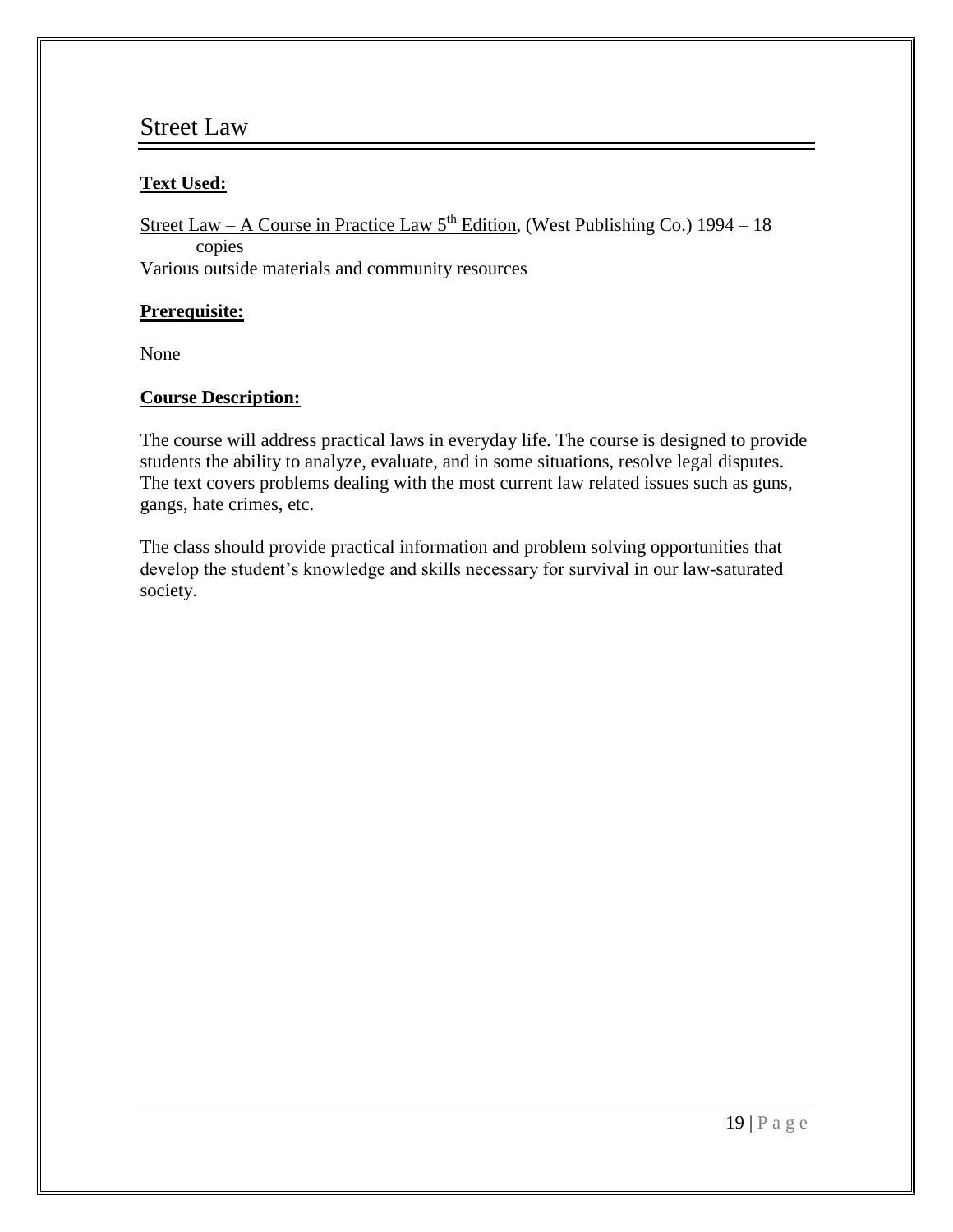## Personal Finance

#### **Text Used:**

Managing Your Personal Finances  $4<sup>th</sup>$  Edition, 2002 – 10 copies plus teacher edition NEFE High School Financial Planning Program Various Materials

#### **Prerequisite:**

None

#### **Course Description:**

The Personal Finance course will feature skills that will assist the student to succeed financially. The students will learn, but not be limited to: Checkbook Writing, Goal Setting, Financial Planning, and Banking.

Each student is required to take careful notes on a daily basis, recording them in a special notebook for this class only. Notes must be organized in an orderly fashion along with handouts and other materials. Students will be responsible for all assigned reading from the text book and other sources. Finally the course requires the student to be able to balance a checkbook and have intermediate understanding of financial literacy.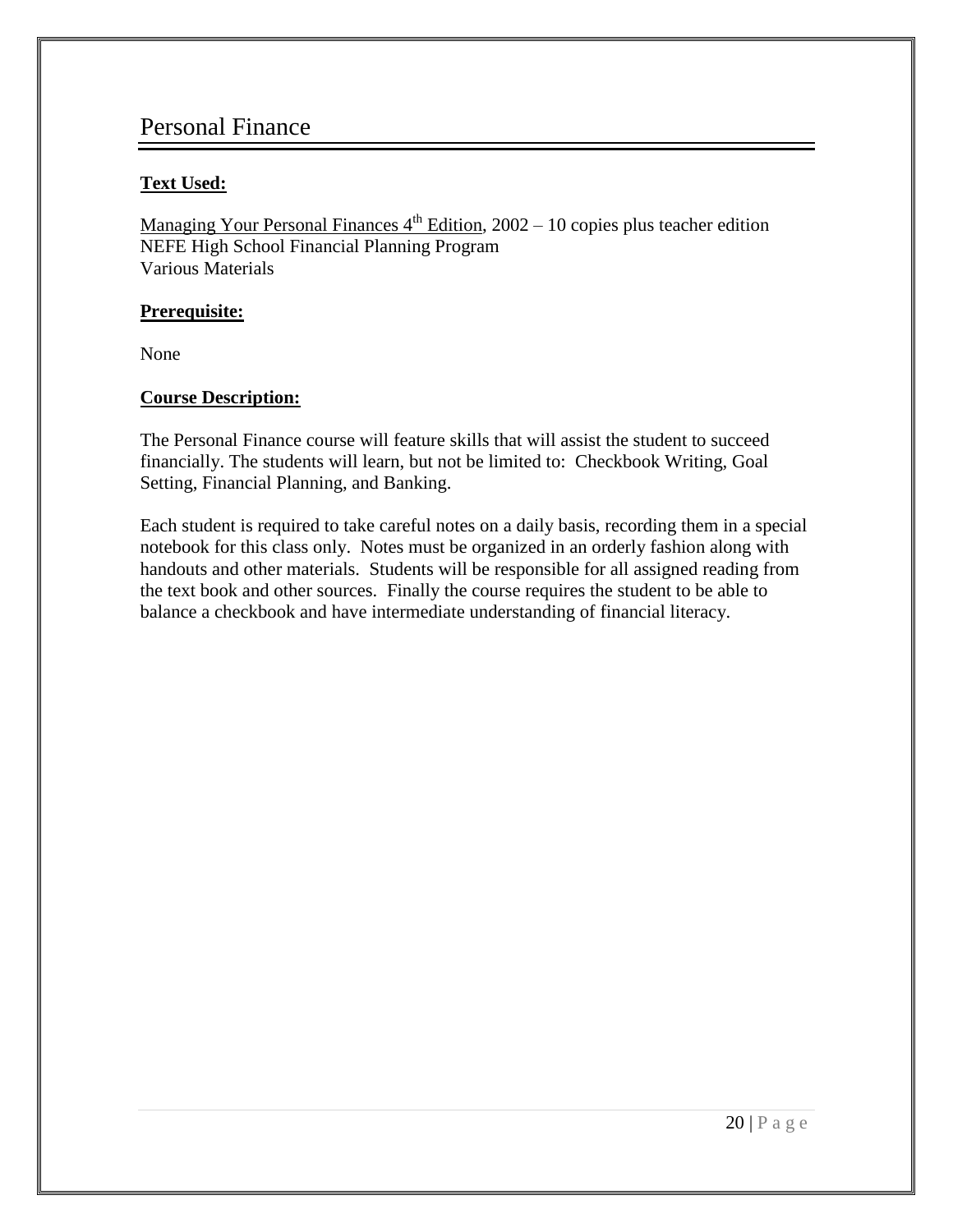## German 7/8

#### **Text Used:**

Deutsch Wird Hier Gesprochen (Allen) 2000

#### **Prerequisite:**

None

#### **Course Description:**

This course, consisting of one semester during the  $7<sup>th</sup>$  grade year and one semester during the 8<sup>th</sup> grade year, intends to serve as an introductory survey of German language and world cultures. During each semester, students will learn basic speaking skills, with emphasis placed on introductory grammar. Students will also be introduced to cultures and societies worldwide, which utilize German as a first or official language. In order to achieve academically in German 7-8, students must participate fully.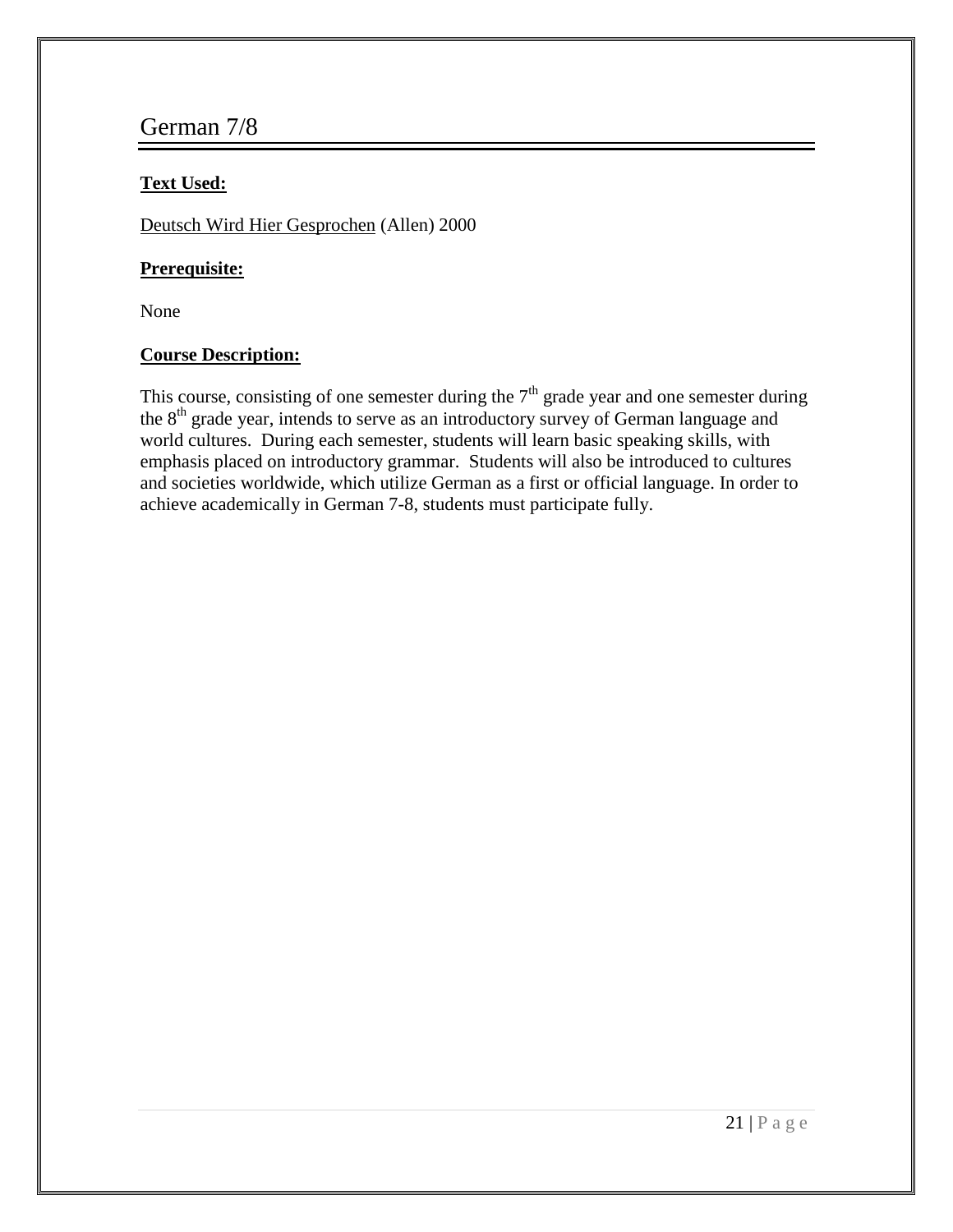## German I

#### **Text Used:**

Komm Mit Level 1 (Holt, Rinehart and Winston) 1995 – 13 copies

#### **Prerequisite:**

None

#### **Course Description:**

This course, consisting of two consecutive semesters, intends to serve as an introductory survey of the German language, and also addresses German world cultures. During each semester, students will learn and practice basic speaking skills, with emphasis placed on German grammar rules. As the first semester progresses, both the instructor and the students will use German frequently to communicate in class. By the end of the second semester, students will be able to write and speak German at a beginning conversational level, utilizing simply structured subject/verb/direct object sentences in past, present, and future tenses. In order to achieve academically in this course, students must participate fully.

## German II

#### **Text Used:**

Komm Mit Level 2 (Holt, Rinehart and Winston) 1995 – 5 copies

#### **Prerequisite:**

German I

#### **Course Description:**

This course, consisting of two consecutive semesters, intends to serve as an advanced survey of German Language. The course will continue to address German world cultures. During each semester, students will learn and practice intermediate speaking skills with emphasis placed on intermediate grammar and vocabulary. Grammar lessons will be based on German grammar rules. During each semester, both the instructor and the students will use German frequently to communicate in class. By the end of the second semester, students will be able to write and speak German at an intermediate level, utilizing subject/verb/direct object sentences in past, present, future, and conditional tenses. In order to achieve academically in this course, students must participate fully.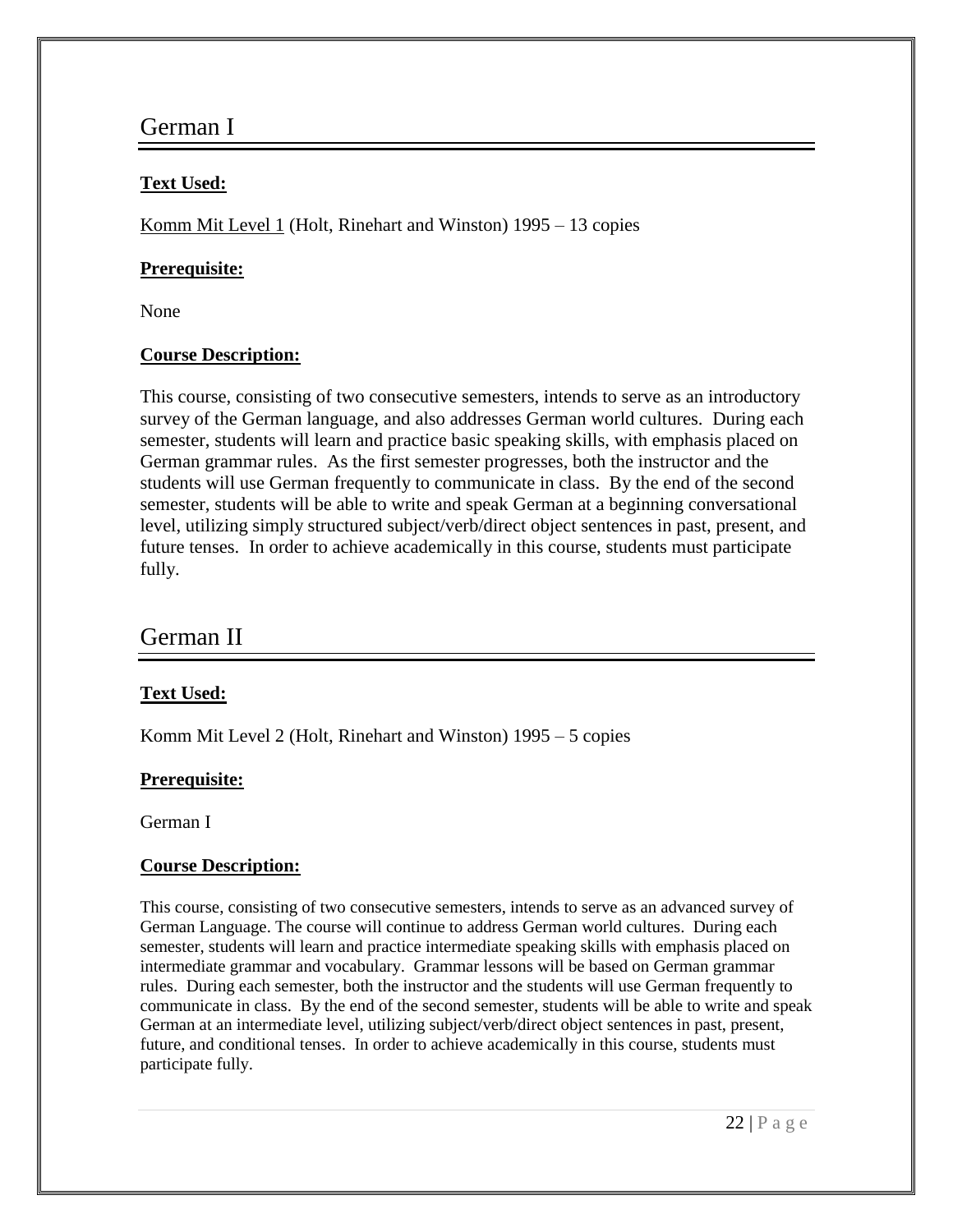#### **Text Used:**

Heath Grammar and Composition, 7<sup>th</sup> Grade (D.C. Heath) 1986 The Language of Literature 7

#### **Prerequisite**:

None

#### **Course Description:**

This course intends to serve as an introductory survey of secondary language arts, with emphasis placed on English grammar (usage, punctuation) and writing skills (mechanics). During the course of each semester, various novels, short stories, and poetry will be introduced in combination with rhetorical and critical analysis. Students will be required to read in class and at home in order to fulfill the literature component of  $7<sup>th</sup>$  grade English.

## English 8

#### **Text Used:**

Heath Grammar and Composition, 8<sup>th</sup> Grade (D.C Heath) 1986 The Language of Literature 8

#### **Prerequisite:**

English 7

#### **Course Description:**

This course intends to serve as a continuation of the  $7<sup>th</sup>$  grade introductory survey of secondary language arts. Emphasis will again be placed on English grammar (usage, punctuation) and writing skills (mechanics). During the course of each semester, various novels, short stories, and poetry will be introduced in combination with rhetorical and critical analysis. Students will be required to read in class and at home in order to fulfill the literature component of  $8<sup>th</sup>$  grade English.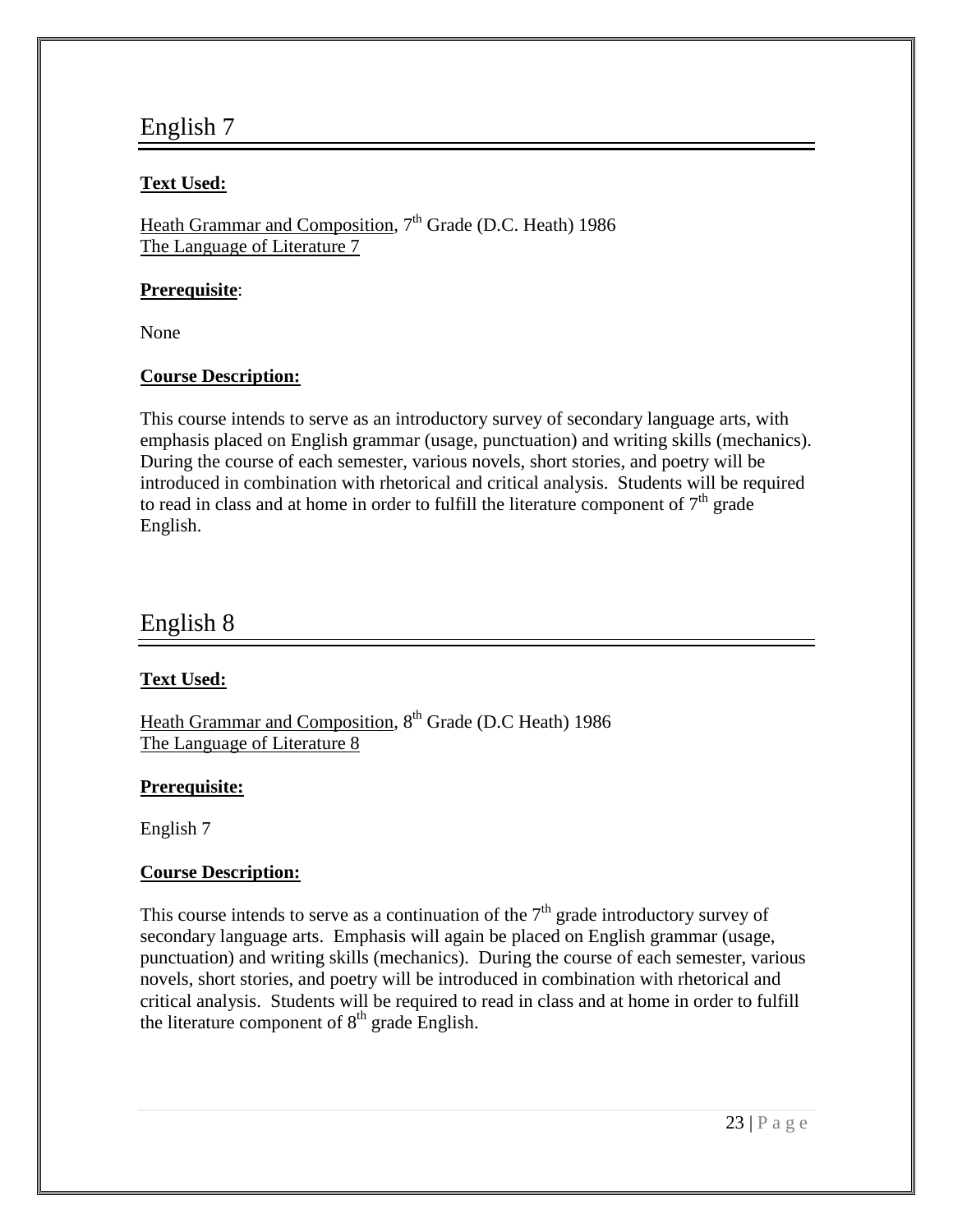#### **Text Used:**

Elements of Writing:  $2<sup>nd</sup>$  Course (Holt, Rinehart, Winston) 1987 – 15 copies Heath Grammar and Composition, 9<sup>th</sup> grade Patterns in Lit (Scott Foresman) 1989 – 20 copies

#### **Prerequisite:**

None

#### **Course Description:**

The course includes language usage, vocabulary, spelling, reading and writing. The language and grammar usage will emphasize correct mechanics, such as punctuation, correct sentence, paragraph and composition structures. These will be applied as they relate to student compositions, many of which will be based on literature read in class.

## English 10

#### **Text Used:**

Elements of Writing: Third Course (Holt, Rinehart, Winston) 1986 – 17 copies Heath Grammar and Composition,  $10^{th}$  grade Traditions In Lit (Scott, Foresman) 1989 – 21 copies

#### **Prerequisite:**

English 9

#### **Course Description:**

The course includes language usage, vocabulary, spelling, reading and writing. The language and grammar usage will emphasize correct mechanics, such as punctuation, correct sentence, paragraph and composition structures. These will be applied as they relate to student compositions, many of which will be based on literature read in class.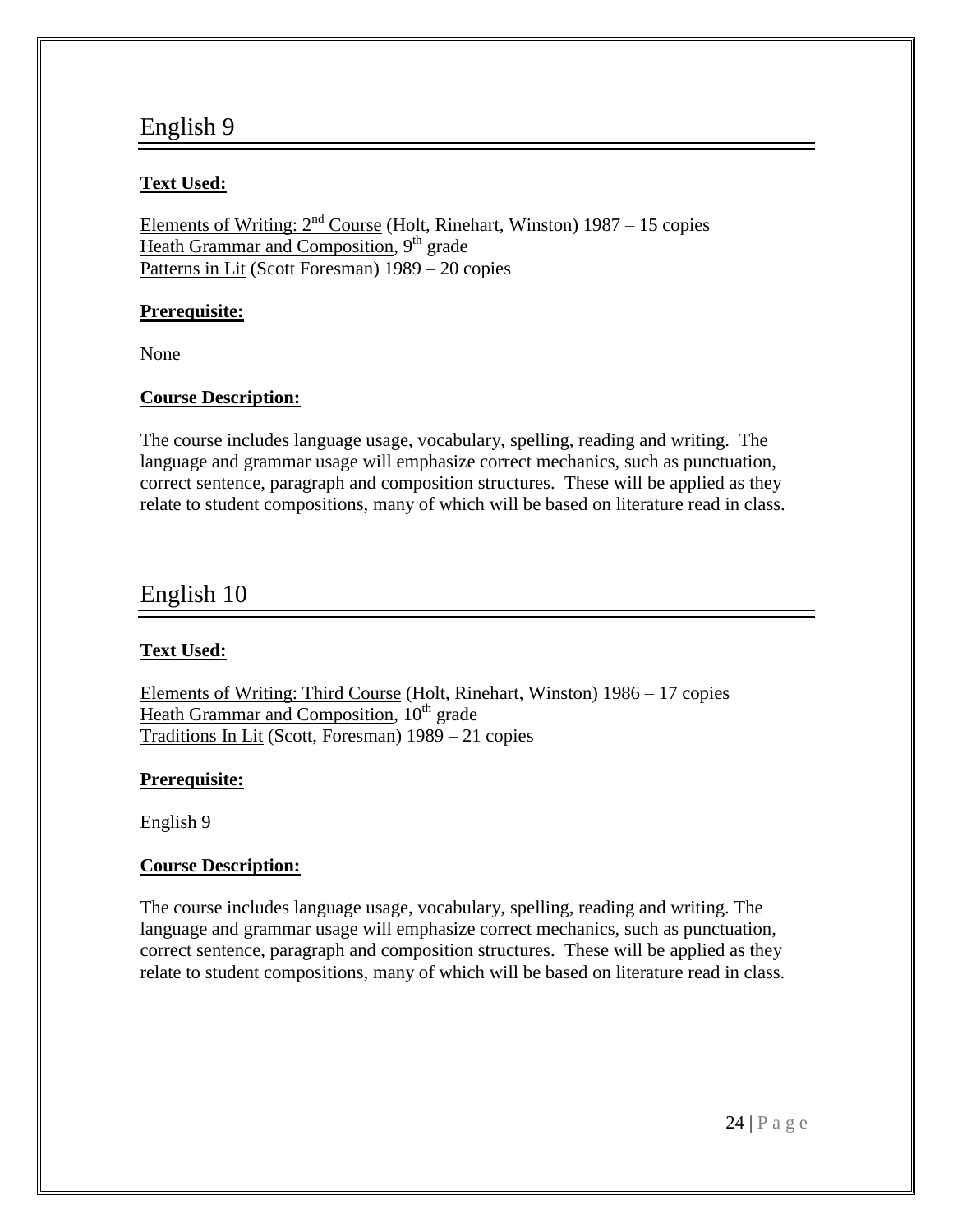#### **Text Used:**

Elements of Writing, Grade 11 (Holt, Rinehart, Winston) 1998 – 18 copies Heath Grammar and Composition, 4<sup>th</sup> Course (D.C. Heath 1986) – 21 copies Elements of Literature,  $5<sup>th</sup>$  Course (Holt, Rinehart, Winston) 1997 – 17 copies Novels: The Crucible, The Scarlet Letter, Grapes of Wrath, Huck Finn

#### **Prerequisite**:

English 10

#### **Course Description:**

This course intends to serve as a survey of secondary language arts, grammar and literature. Students will develop writing skills, critical analysis and thinking skills.

Rhetorical skill – the ability to successfully write, revise and edit one's work, will be addressed. During each semester, students will read a variety of American literature including poetry, short stories, plays and novels, and will learn to analyze literature. Students will be expected to read assigned novels and possibly novels of their own choosing approved by the instructor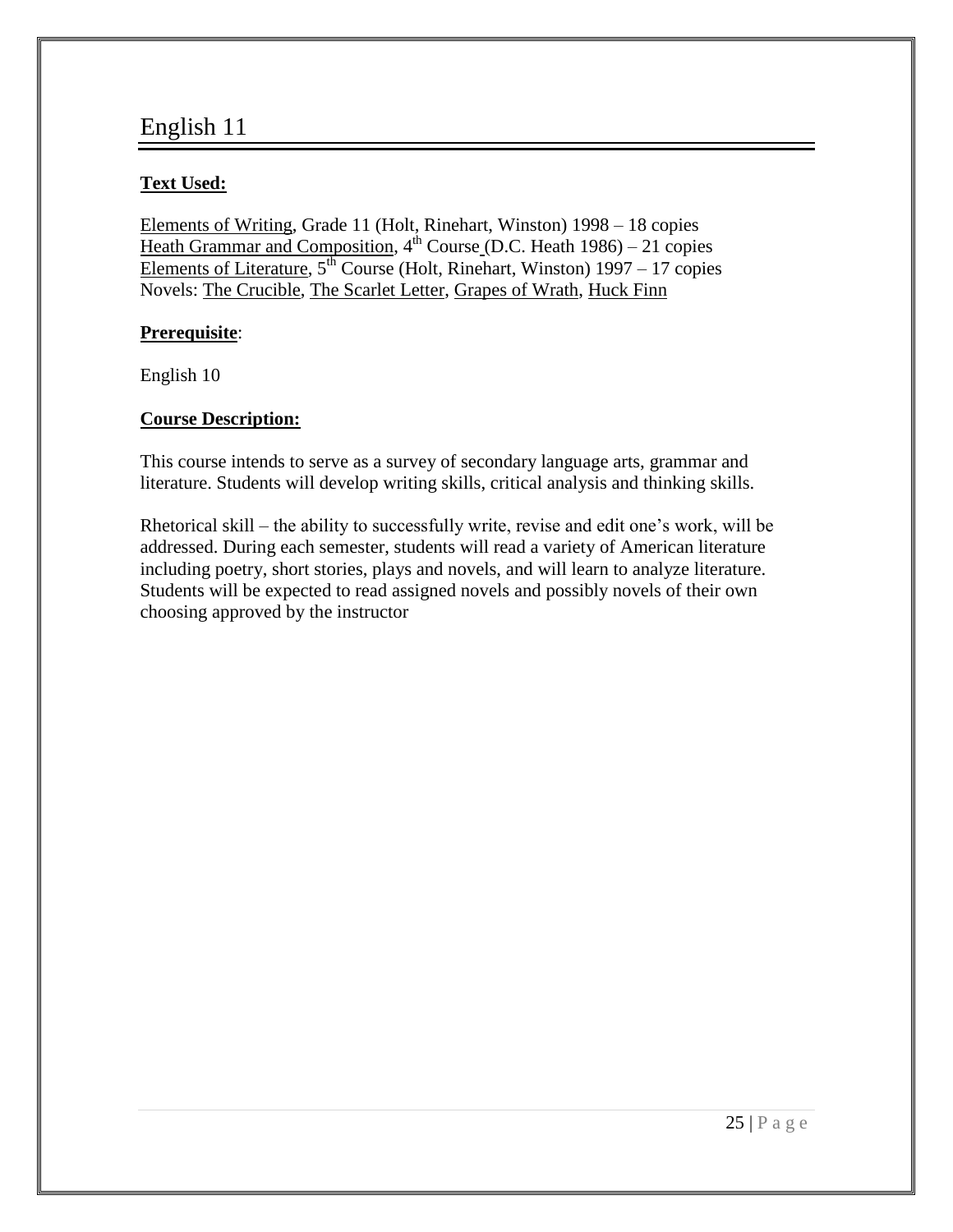#### **Text Used:**

Elements of Writing (Holt, Rinehart, Winston) 1998 – 17 copies The Language of Literature: British Literature Heath Grammar and Composition, 5th Course (D.C. Heath 1986) – 20 copies Novels: Beowulf/Sir Gawain and the Green Knight, Jane Eyre, Great Expectations, Pride and Prejudice

#### **Prerequisite:**

English 11

#### **Course Description:**

This course intends to serve as an advanced survey of secondary language arts, grammar and literature, with emphasis placed on English literature. Students will continue to develop research and writing skills, critical analysis and thinking skills. Again, rhetorical skill – the ability to successfully write, revise and edit one's work, will be addressed at the post-secondary level. During each semester, students will read a variety of literature including poetry, short stories, plays and novels, and will analyze literature. Students will be expected to read assigned novels and possibly novels of their choosing approved by the instructor

## Advanced Literature 11/12

#### **Text Used:**

Novels, short stories, poems and non-fiction pieces will vary dependent upon availability and approach

#### **Prerequisite:**

English 10

#### **Course Description:**

This course is intended to supplement and enhance the reading done in the regular English classes. An attempt will be made to acquaint the students with authors and styles outside of traditional scope as well as experiencing classic readings. Reading comprehension and literary analysis will accompany the selections.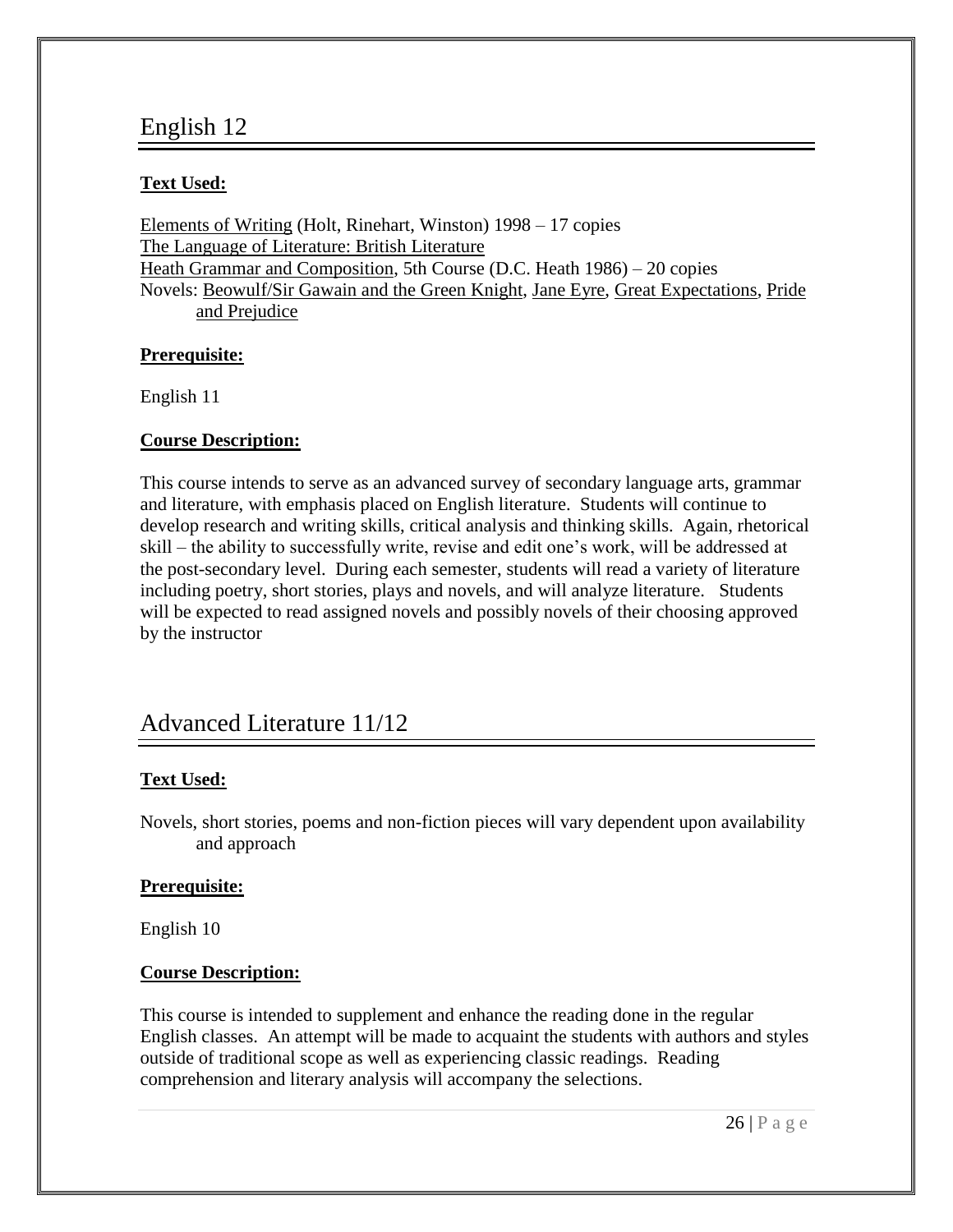## Mathematics 7

#### **Text Used:**

Math Connects Course 3 (Glencoe McGraw-Hill) – 13 copies plus teacher edition

#### **Prerequisite**:

Math Connects Course 2

#### **Course Description:**

Students will use appropriate operations and strategies to solve problems. Students will solve problems using proportional relationships. Students will investigate the geometry and measurement of two- and three-dimensional figures. Students will analyze and represent linear and nonlinear functions and solve linear equations. Students will use statistical procedures and probability to analyze data and make predictions.

## Algebra I (Mathematics 8)

#### **Text Used:**

 $Algebra I$  (Glencoe McGraw-Hill) – 13 copies plus teacher edition

#### **Prerequisite:**

Math Connects Course 3

#### **Course Description:**

Students will use symbols to express relationships and solve real-world problems. Students will use linear functions and inequalities to represent and model real-world situations. Students will use quadratic and other nonlinear functions to represent and model problem situations and to analyze and interpret relationships. Students will use a variety or representations, tools, and technology to model mathematical situations to solve meaningful problems.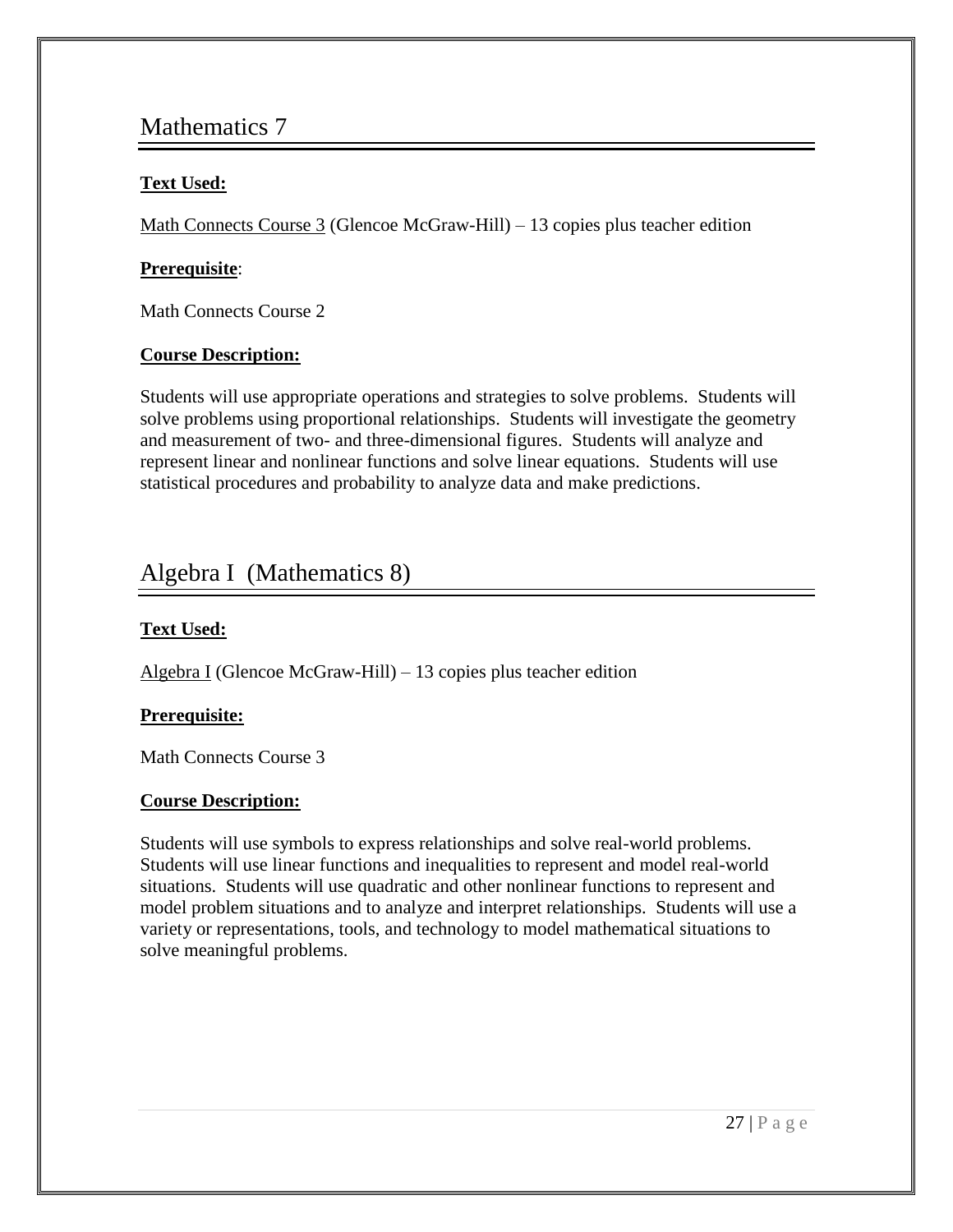## **Geometry**

#### **Text Used:**

Geometry (Glencoe McGraw-Hill) – 15 copies plus teacher edition

#### **Prerequisite:**

Algebra I

#### **Course Description:**

Students will understand basic geometric terms, such as lines, planes, and angles and how they can be used to prove theorems. Students will use a variety of representations, tools, and technology to solve meaningful problems by representing and transforming figures and analyzing relationships. Students will explore proportional relationships between similar triangles, the relationships among the angles and sides of right triangles, and transformations in to coordinate plane. Students will calculate measures in two- and three-dimensions and use the properties of circles.

## Algebra II

#### **Text Used:**

Algebra II (Glencoe McGraw-Hill) – 20 copies plus teacher edition

#### **Prerequisite:**

Algebra I

#### **Course Description:**

Students will use algebraic concepts and the relationships among them to better understand the structure of algebra. Students use functions and equations as means for analyzing and understanding a broad variety of relationships. Students will use a variety of representations, tools, and technology to model mathematical situations to solve meaningful problems. Students will learn about trigonometric functions, graphs, and identities.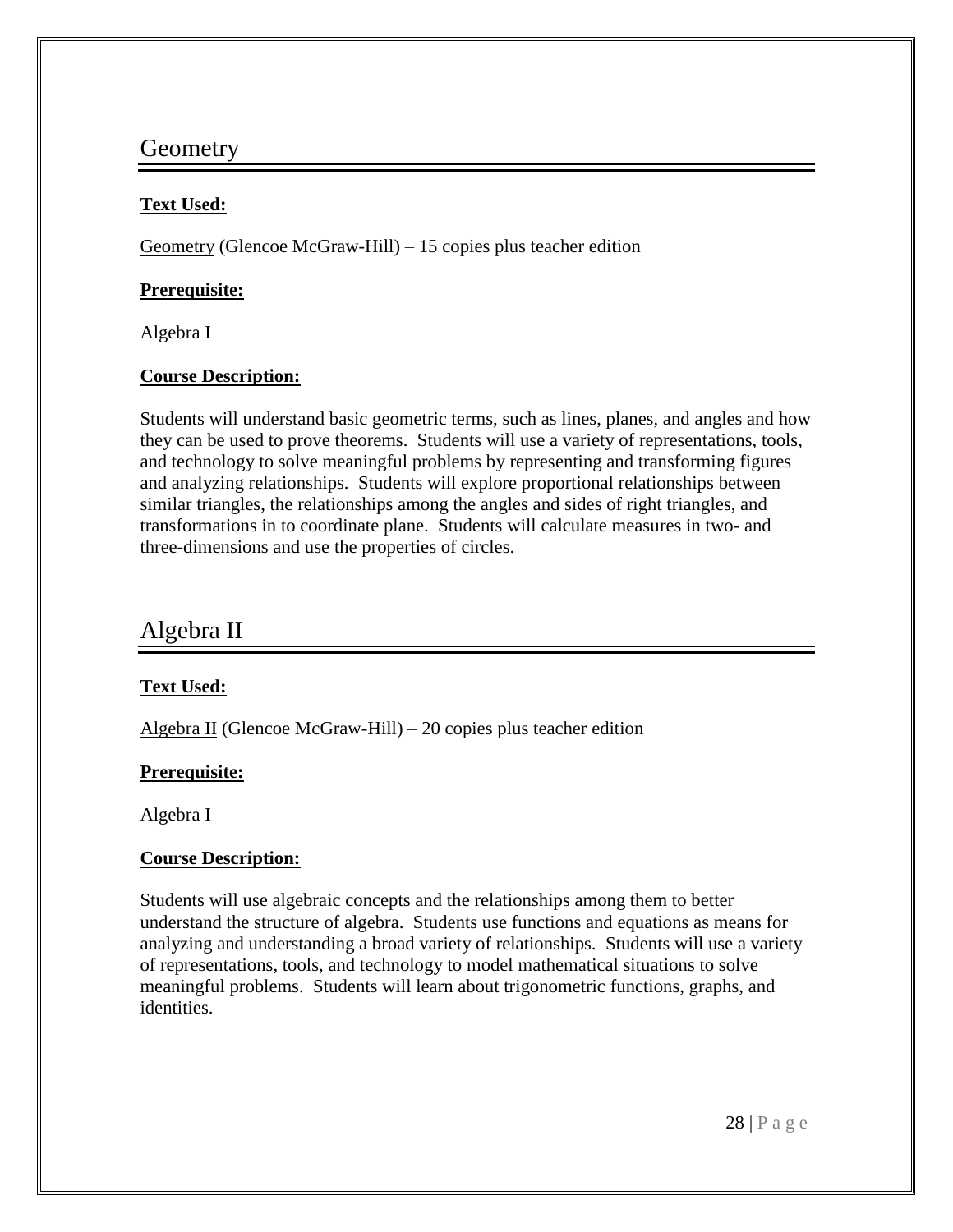## Advanced Math/Pre-Calculus 11/12

#### **Text Used:**

Algebra II (Glencoe McGraw-Hill) – 20 copies plus teacher edition Advanced Mathematical Concepts (Glencoe McGraw-Hill) – 8 copies plus teacher edition

#### **Prerequisite:**

Algebra I and Algebra II

#### **Course Description:**

Students will use multiple representations, technology, applications and modeling, and numerical fluency in discrete problem-solving contexts. Students will use trigonometry in navigation, physics, and construction, among other fields. Students will learn about trigonometric functions, graphs, and identities. Students will learn about logarithms, polar graph system, and statistical analysis.

## Applied Trigonometry 11/12

#### **Text Used:**

Algebra II (Glencoe McGraw-Hill) – 20 copies plus teacher edition Analytic Trigonometry with Applications (Barnett-Ziegler-Byleen) – 15 copies plus teacher edition

#### **Prerequisite:**

Algebra I and Algebra II

#### **Course Description:**

Students will learn about trigonometric functions, graphs, and identities. Students will use trigonometric principles to explore, design, and solve real world problems. Students will use trigonometry in physics, engineering, music, and statistical analysis.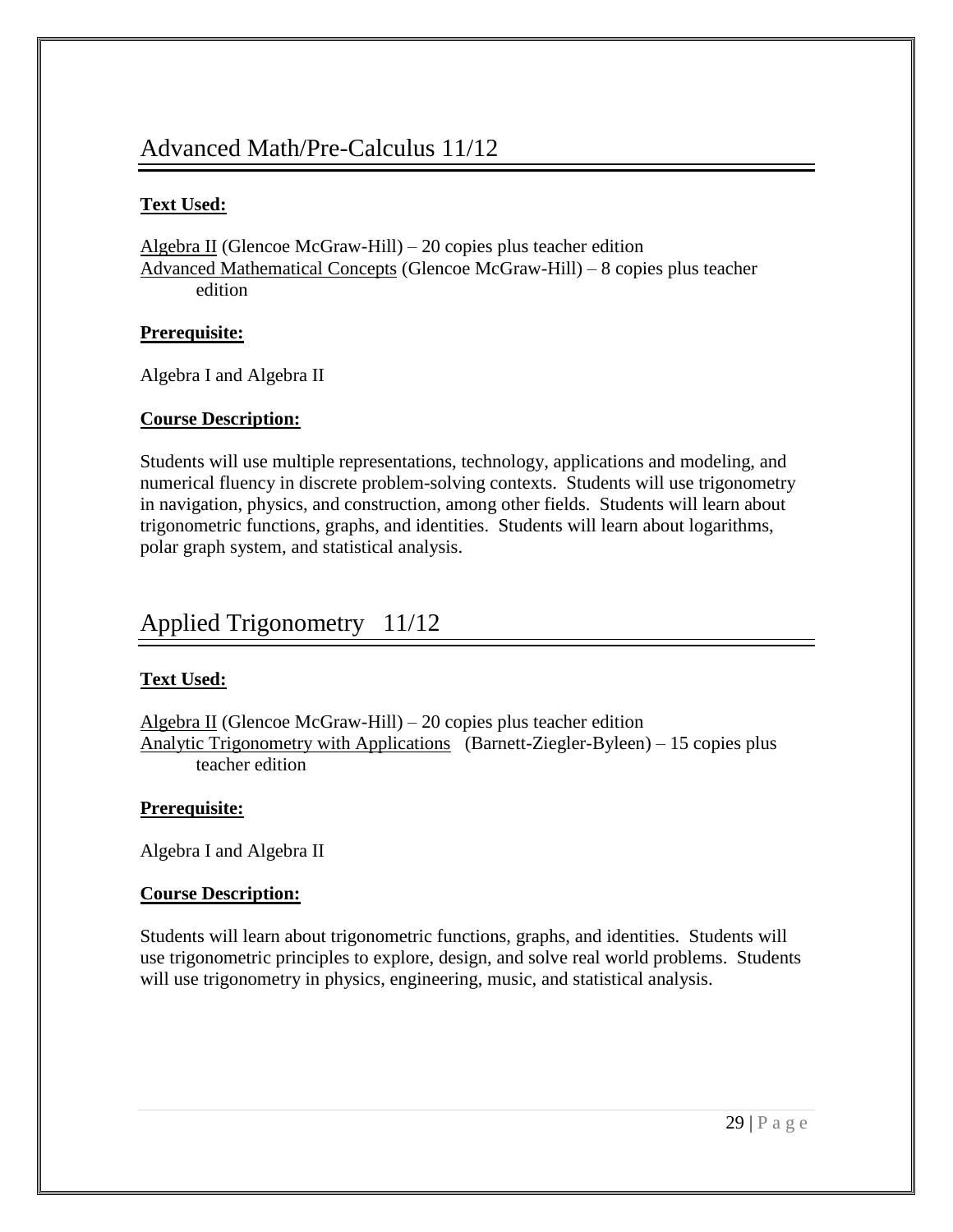## Statistics and Probability 11/12

#### **Text Used:**

Algebra II (Glencoe McGraw-Hill) – 20 copies plus teacher edition Introductory Statistics and Probability (Blakeslee, Chinn) – 5 copies plus teacher edition

#### **Prerequisite:**

Algebra I and Algebra II

#### **Course Description:**

Students will discover and apply concepts of Statistics and Probability such as conditional probability, numerical data, random variables, functions, binomial and continuous distribution. Students will discover sampling methods and errors. Students will utilize estimation in their random sampling and decision making.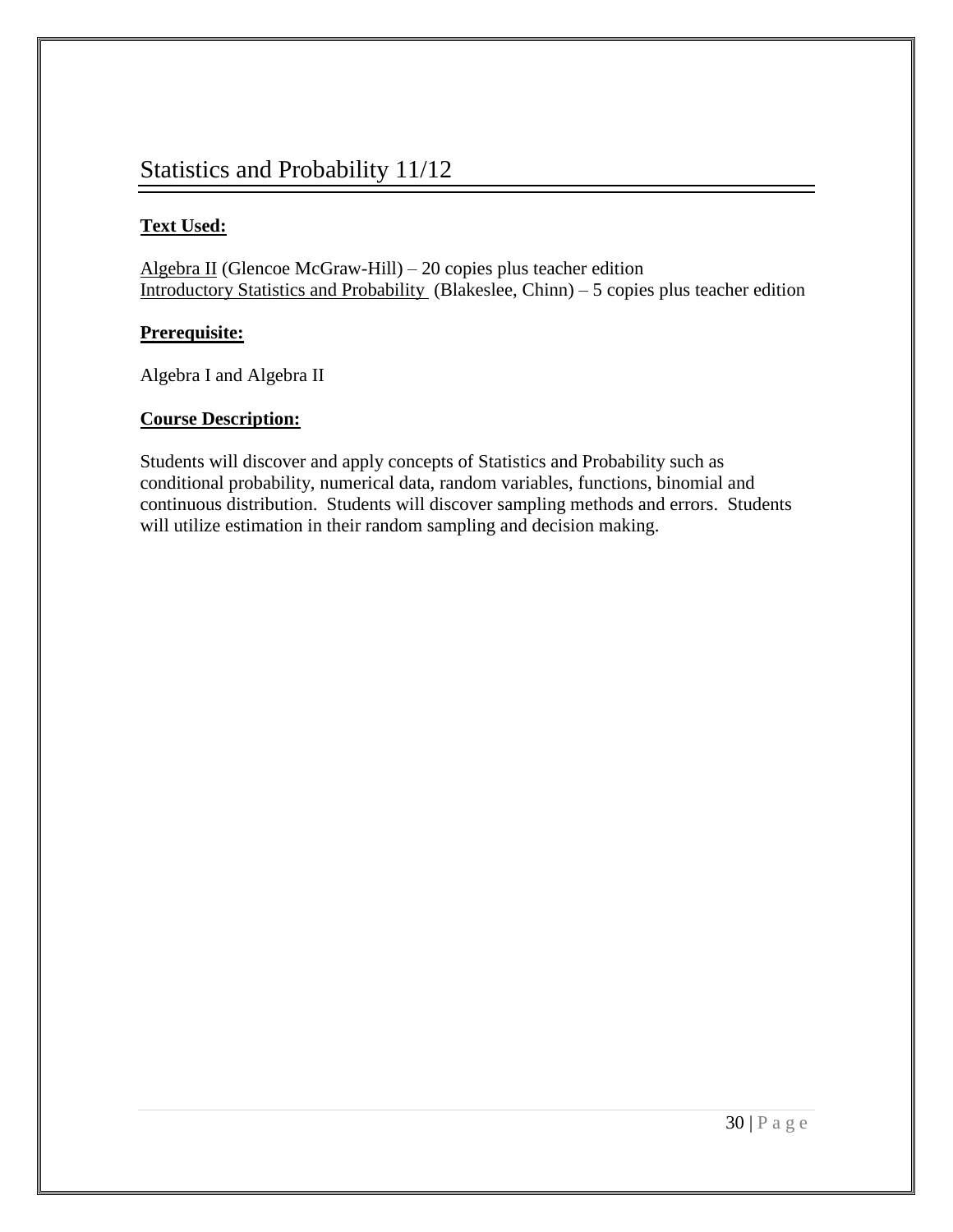## Physical Education & Health 7/8

#### **Text Used:**

Current Health Magazine (Weekly Reader)

#### **Prerequisite:**

None

#### **Course Description:**

This course is taught three days per week for one semester and activities taught will include Frisbee, folf, football, flicker ball, soccer, gator ball, eclipse ball, volleyball, basketball, exercise circuit training, softball, lacrosse, floor hockey, badminton, mat ball and dodge ball.

Two days a week are spent on discussing health topics such as prevention, nutrition, exercise, mental health, drugs, alcohol, tobacco, disease and disorders, and environmental issues which pertain to this age group.

## Physical Education 9

#### **Text Used:**

None

#### **Prerequisite:**

None

#### **Course Description:**

Activities taught in Freshman Physical Education include: Frisbee, folf, football, flicker ball, soccer, gator ball, eclipse ball, volleyball, basketball, exercise, circuit training, softball, lacrosse, floor hockey, badminton, mat ball, dodge ball, pickle ball, and a dance unit.

Grades are determined by points for daily participation, skills testing and written testing.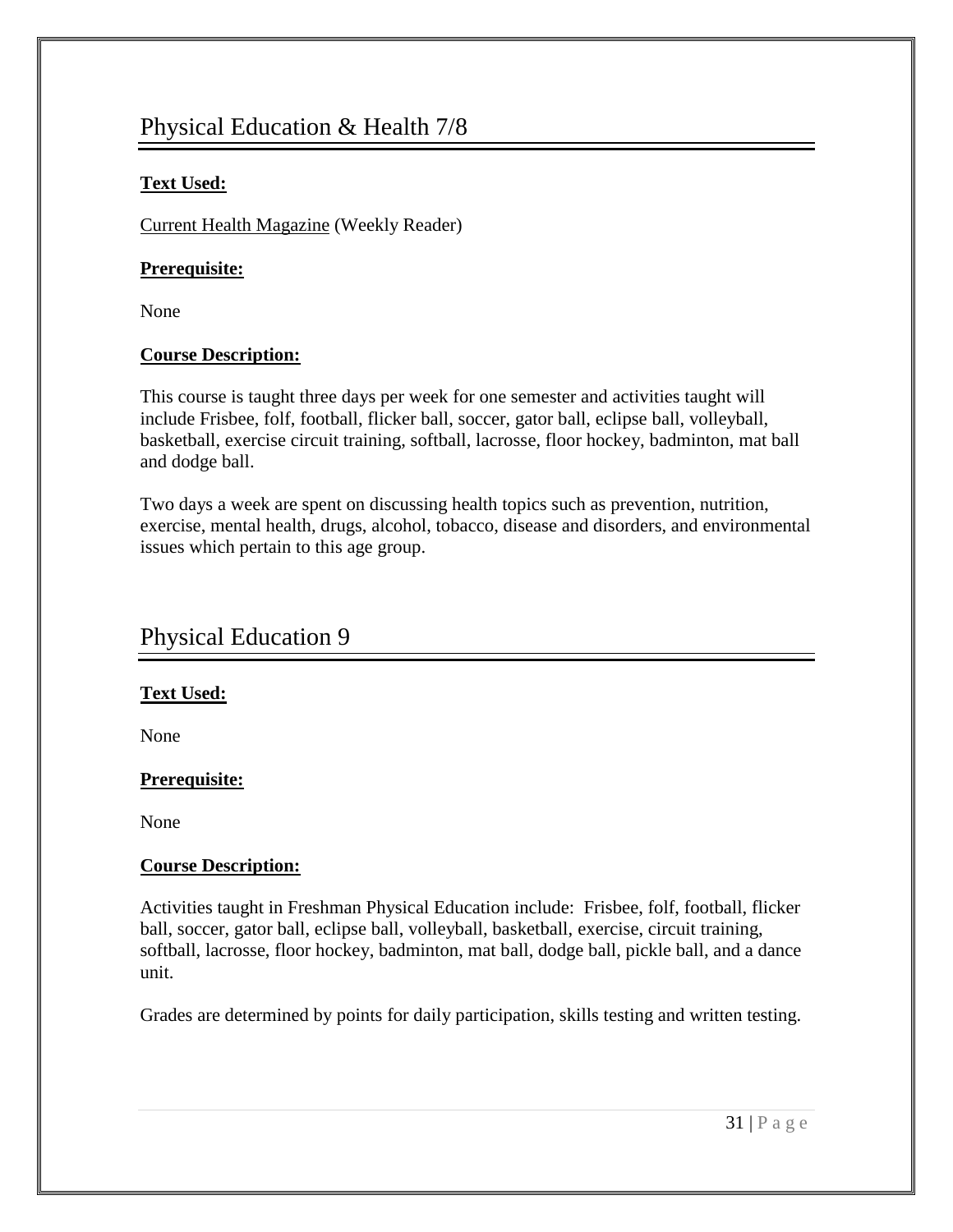#### **Text Used:**

None

#### **Prerequisite:**

Physical Education 9

#### **Course Description:**

Activities taught in Sophomore Physical Education include: Frisbee, folf, football, flicker ball, soccer, gator ball, eclipse ball, volleyball, basketball, exercise circuit training, softball, lacrosse, floor hockey, badminton, mat ball, pickle ball, dance unit and dodge ball.

Grades are determined by points for daily participation, skills testing and written testing.

## Advanced Physical Education/Health 10-12

#### **Text Used:**

Health – A Guide to Wellness (Glencoe)

#### **Prerequisite:**

None

#### **Course Description:**

One day per week, talk about various health topics, such as nutrition, exercise, mental health, drugs alcohol, tobacco, diseases, disorders and environmental issues. 1 day per week physical activity folf, Frisbee, golf, eclipse ball, badminton, basketball, volleyball, various card games. Two days per week, individual workout as determined by the teacher and student.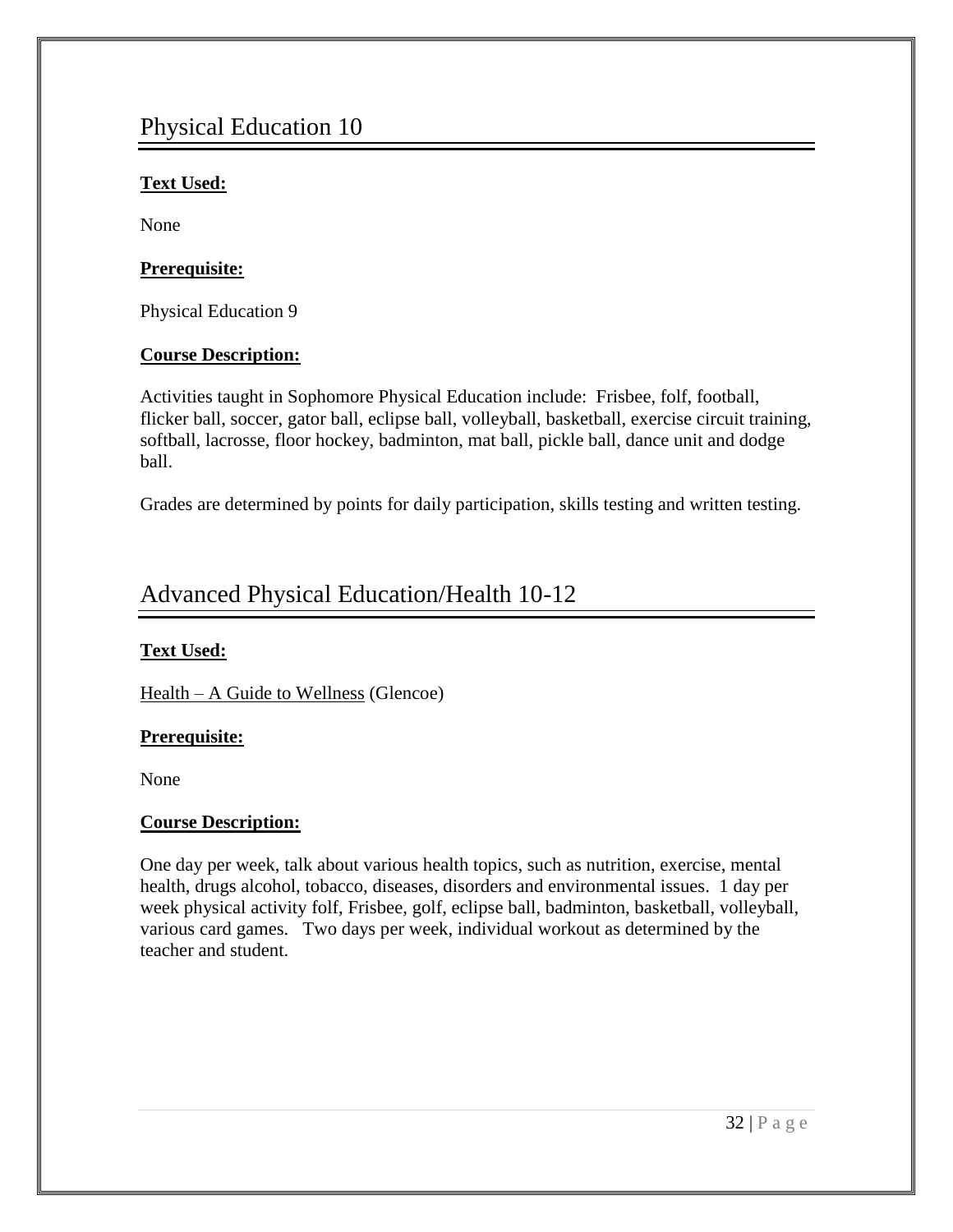## Life Science 7/8

#### **Text Used:**

Interactive Science Series: Ecology and the Environment, Cells and Heredity, The Diversity of Life, and Human Body Systems (Pearson) 2011

#### **Prerequisite:**

None

#### **Course Description:**

The purpose of the 7th grade science curriculum is to introduce students to science processing skills through hands-on laboratory activities, problem-solving situations, open-ended investigations, and cooperative/collaborative work. Students will explore ecology and environment, cells and heredity, the diversity of life, and the human body systems. This curriculum is interactive with the student book utilized as not only a text but also an interactive work book. Concepts are reinforces with class discussions, review questions, lab activities, and unit tests.

#### Earth Science 7/8

#### **Text Used:**

Interactive Science Series: Earth's Structure, Earth's Surface, Water and the Atmosphere, and Astronomy and Space Science (Pearson) 2011

#### **Prerequisite:**

None

#### **Course Description**:

This class is an interactive study of Earth Science. Topics in this course include in depth studies of plate tectonics, Earthquakes, volcanoes, general geology, weather and climate, earth chemistry, weathering and erosion, paleontology, oceanography and astronomy. Concepts are reinforced with class discussions, review questions, lab activities and unit tests.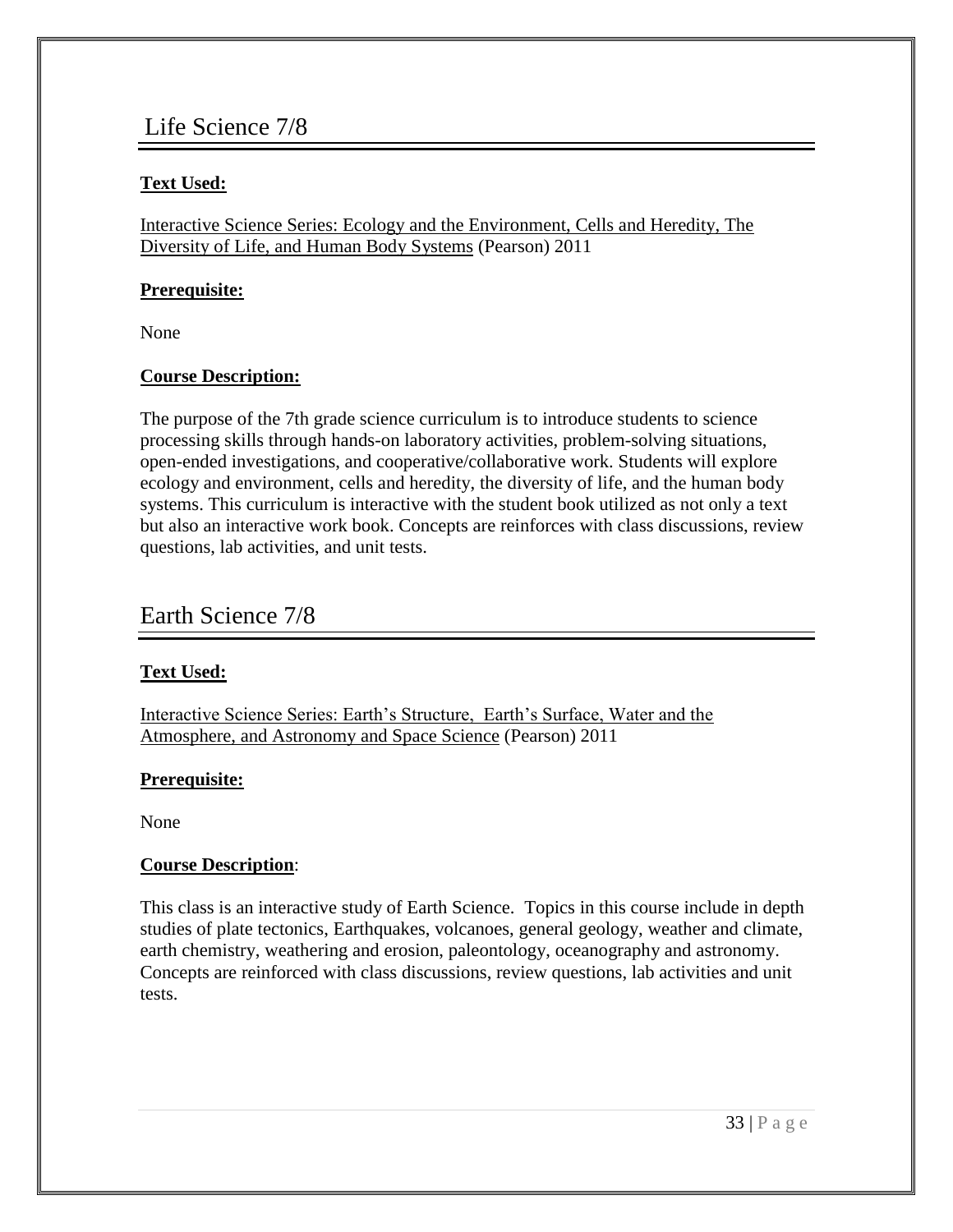## Physical Science 9/10

#### **Text Used:**

Glencoe Physical Science (McGraw Hill) 2012

#### **Prerequisite:**

None

#### **Course Description:**

This is an introductory course to the physical sciences of Physics and Chemistry. Topics include the study of matter, measurement, forces, motion, heat, energy, work, power, waves, light and basic chemistry. The first half of the year we cover basic concepts in chemistry. The second half of the year, we cover basic concepts in physics. Concepts are reinforced with class discussion, review questions, lab activities and unit tests.

## Biology 9/10

#### **Text Used:**

Biology Today (Prentice Hall) 2002 – 24 copies plus teacher edition

#### **Prerequisite:**

None

#### **Course Description:**

This class is an intensive study of life and their interrelationships with each other. Topics covered in the course include in-depth studies of scientific method, cellular function, genetics, evolution, biochemistry, chemistry of living things, classification and diversity of life. Biology concepts are reinforced with class discussions and review questions, activities are carried out as they relate to the lessons. Dissection of preserved specimens is included in the later part of the school year.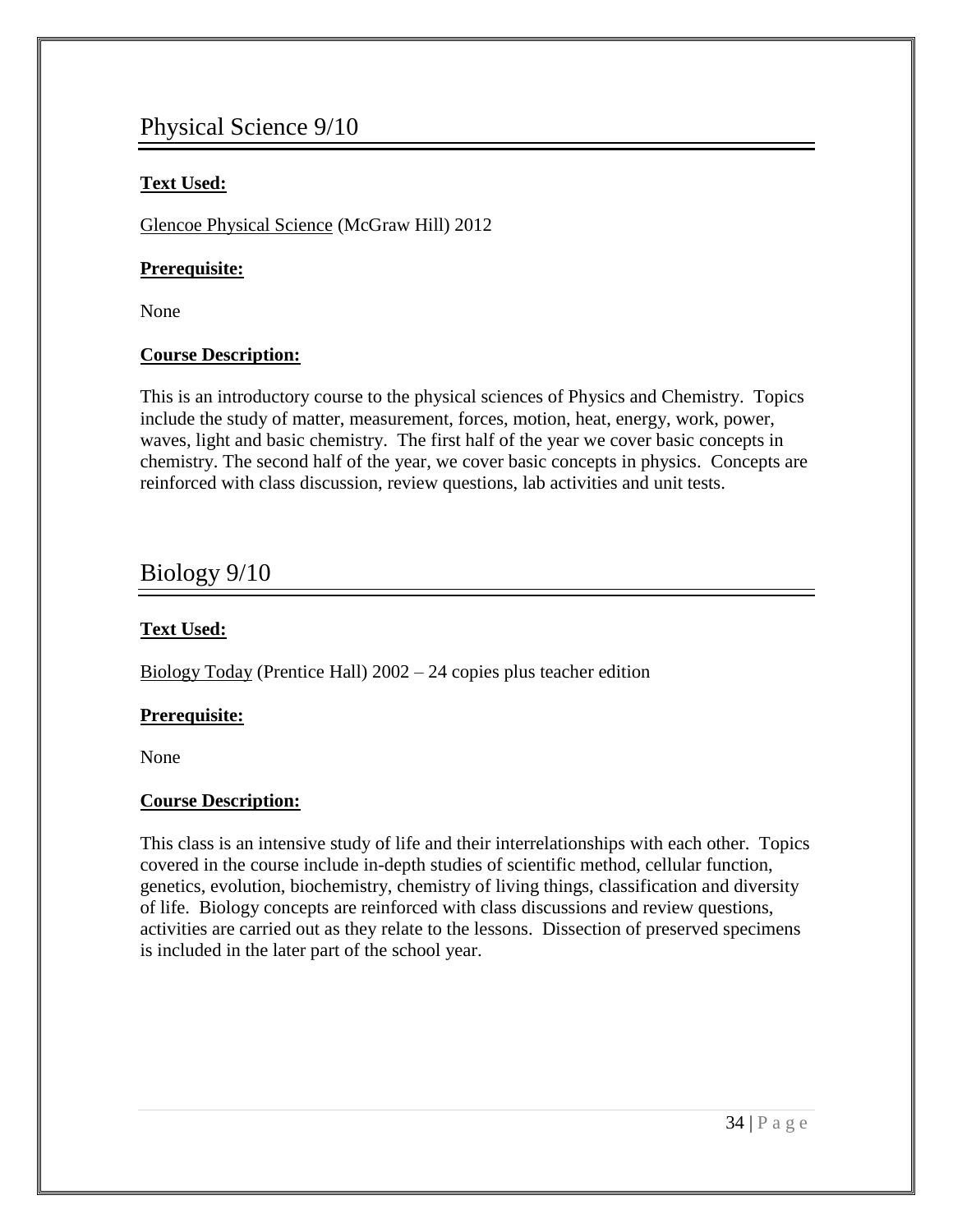## Physics 11/12

#### **Text Used:**

Physics (Prentice Hall) 2002 Physics (Glenco) 1992 – 17 copies plus teachers edition

#### **Prerequisite:**

Algebra I, Algebra II and Geometry

#### **Course Description:**

This class deals with an introduction to Physics. It includes units on matter and measurement, motion, forces, vectors, universal gravitation, work, energy, simple machines, thermal energy, states of matter, wave energy and sound, light, electricity, magnetism, electronics and nuclear physics. Concepts are reinforced with class discussions, experiments, demonstrations, review questions and unit tests. This course is designed for college preparation.

## Chemistry 11/12

#### **Text Used:**

Glencoe Chemistry: Matter and Change (McGraw Hill) 2013

#### **Prerequisite:**

Physical Science, Algebra I, familiarity with metric system, and use of the scientific calculator

#### **Course Description:**

This class deals with an introduction to general Chemistry. It includes units on matter, measurement and calculations, elements, atoms and ions, nomenclature, chemical composition, chemical reactions, chemical quantities, atomic theory, chemical bonding, phases of matter, solutions, acids, bases and salts, oxidation-reduction reactions and organic chemistry. Concepts are reinforced with class discussions, labs, demonstrations, review questions and unit tests. Problem solving skills will be developed and enhanced. Mathematical relationships are emphasized as well as modern scientific theory. This course is designed for college preparation.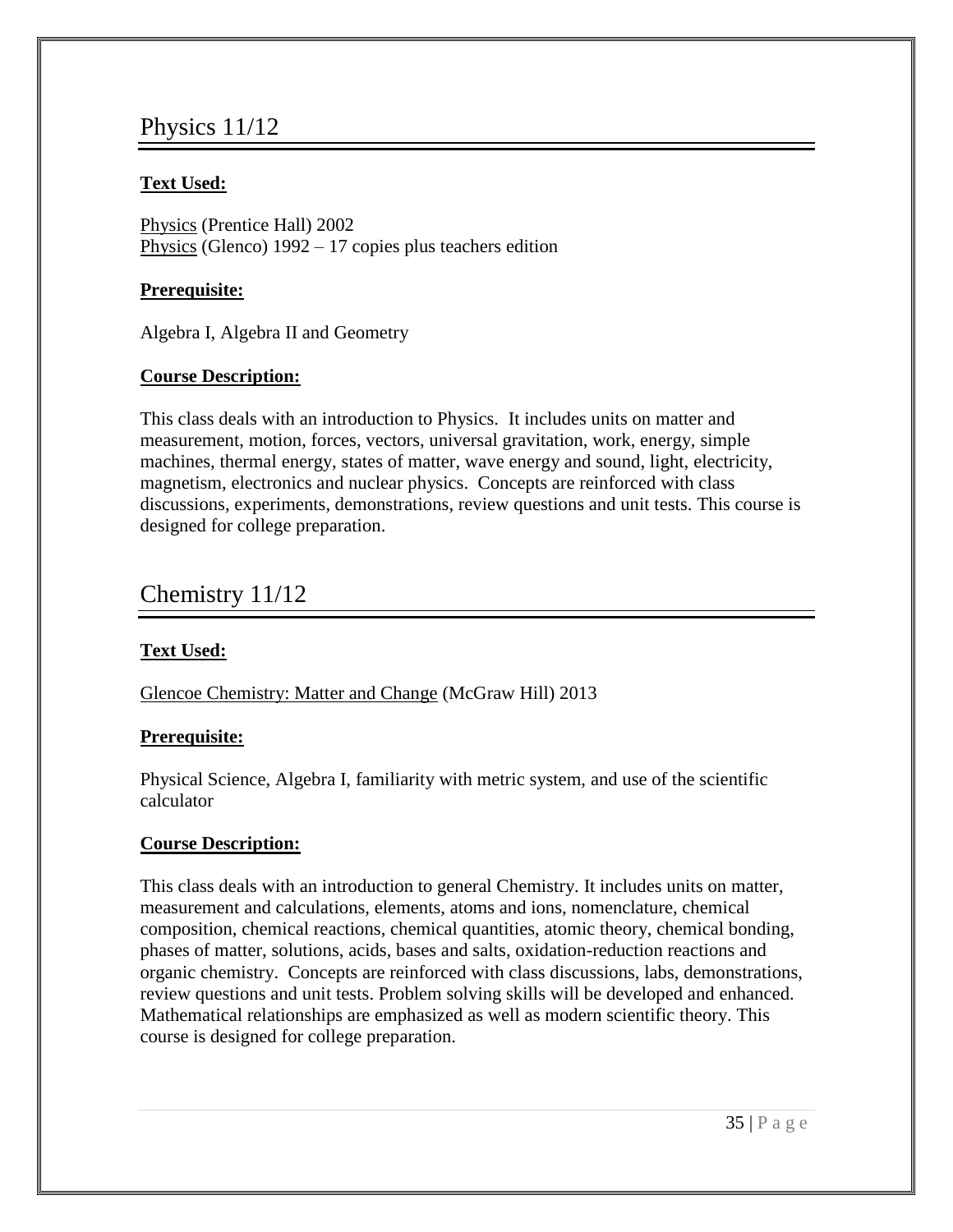## Environmental Science 11/12

#### **Text Used:**

Environmental Science (Holt, Rinehart, and Winston) 1996

#### **Prerequisite:**

Biology, Earth Science, Physical Science

#### **Course Description:**

This class is designed for students to learn about ecosystems and the organisms that live within them. This course is designed to immerse students in the physical, biological, and earth systems sciences that shape our environment. Students learn how important it is to protect the species diversity on Earth and study ways to achieve that goal. In addition, students explore how their own habits affect the environment. By the end of the course, students will have developed scientific literacy in order to participate effectively in a democratic society. Concepts are reinforced with class discussion, review questions, lab activities, and unit tests or projects.

## Anatomy and Physiology 11/12

#### **Text Used:**

Online Textbook

#### **Prerequisite:**

Physical Science and Biology

#### **Course Description:**

Anatomy is the study of structures of the human body; physiology deals with the functions of these structures. Students will acquire an appreciation and understanding of how structures and functions are related in major body systems. The study will range from molecules, cells, body systems, and processes. They will engage in lab work, handson activities, research projects, fieldwork and presentations with emphasis on the development of critical thinking and science inquiry skill. The course is for those interested in science-related fields. This course is designed for college preparation, especially for biology and health career majors. Concepts are reinforced with class discussion, review questions, lab activities and unit tests.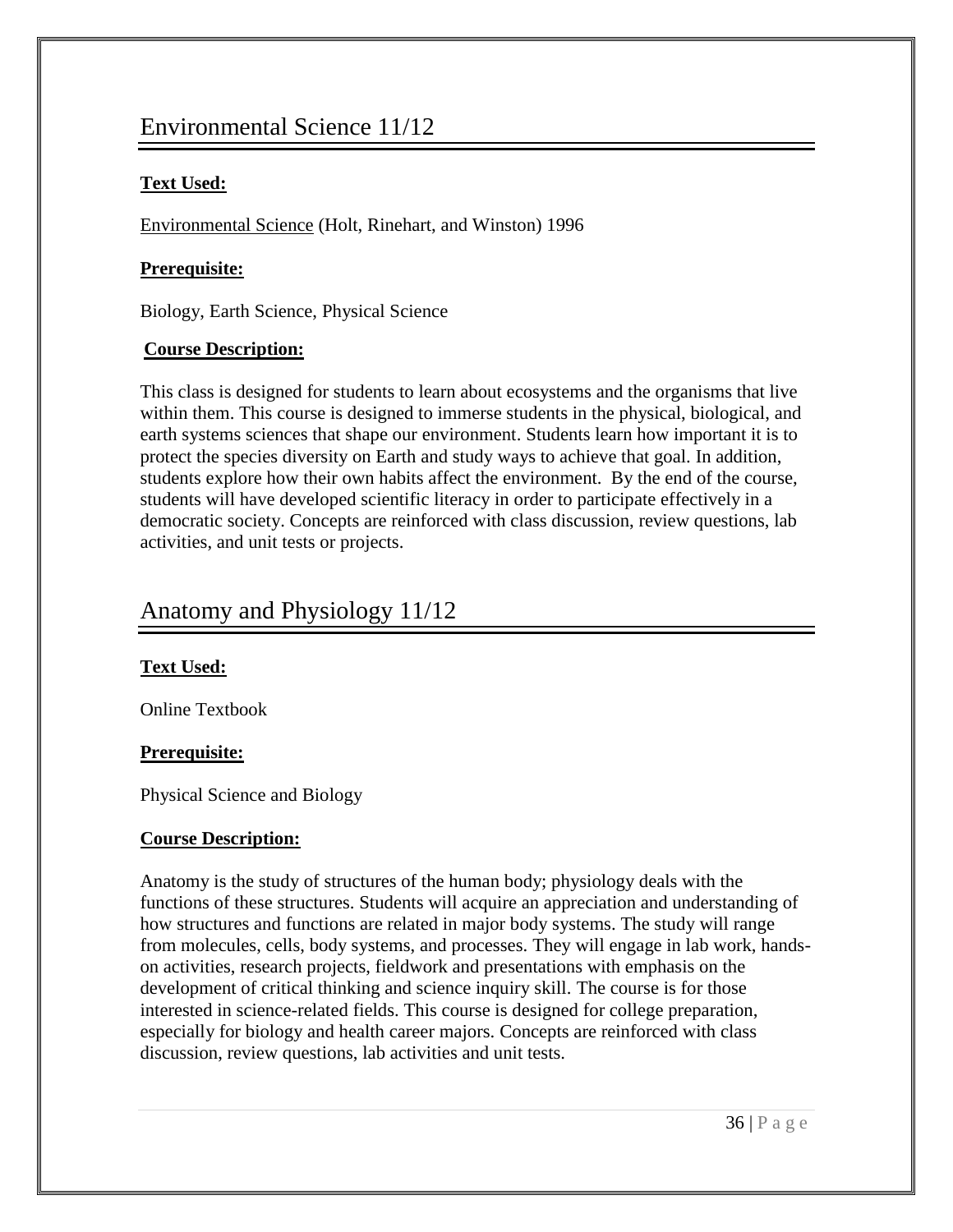## United States and World Geography 7/8

#### **Text Used:**

World Cultures and Geography (McDougal Littell, 2008) – 19 copies plus teacher edition Teacher created map quiz booklets of US and World Daily Geography Practice, 6<sup>th</sup> Grade (Evan-Moor, 2004) resource booklet

#### **Prerequisite:**

None

#### **Course Description:**

This is an introductory geography course. Students will study physical and human geography first quarter, US geography second quarter and World geography the second semester. Included in the course will be map quizzes of the United States and of the World, map reading skills, homework, projects, and testing.

## United States History 7/8

#### **Text Used:**

American History beginnings through Reconstruction (McDougal Littell) – 20 copies plus 3 teacher editions

#### **Prerequisite:**

None

#### **Course Description:**

This course begins with the first migration of people to North America to the end of the Reconstruction following the Civil War. Historical aspects of America's growth will be analyzed economically, politically, and socially. Reading and note-taking skills are required. Students will be assessed through homework, projects, quizzes and exams.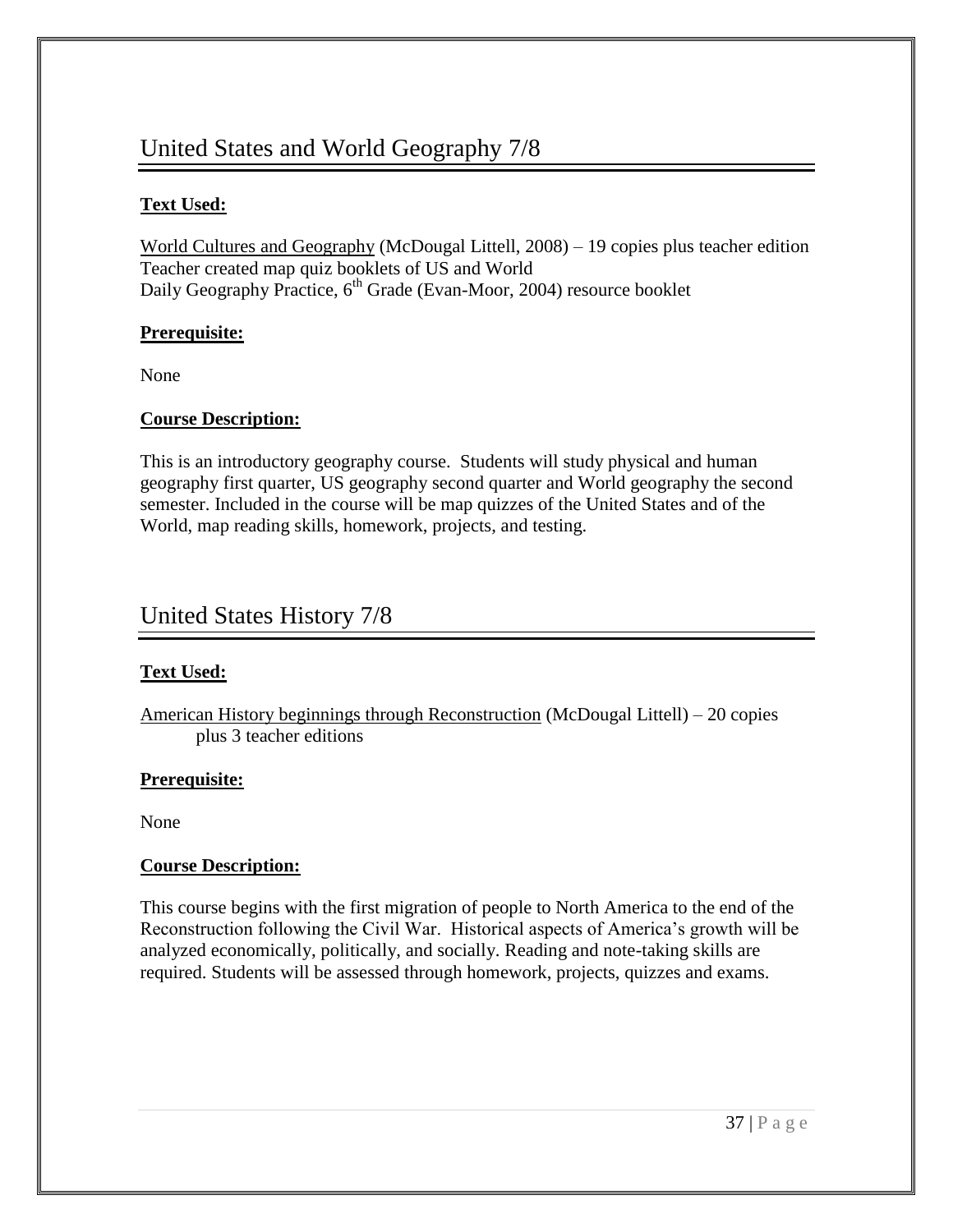## Montana History 9/10 – One Semester

#### **Text Used:**

Montana: Stories of the Land (Krys Holmes) 2008 – 15 copies

#### **Prerequisite:**

None

#### **Course Description:**

This course is designed as an in-depth look at Montana. Included will be the geography, significant past events, and present day life in Montana.

## Native American Studies 9/10 – One Semester

#### **Text Used:**

Various OPI designated resources

#### **Prerequisite:**

None

#### **Class Description:**

Focus on Western Hemisphere Native Americans from prehistory to present for first quarter. Second quarter will be divided between Montana Native American history and contemporary issues in the United States with regards to Native Americans.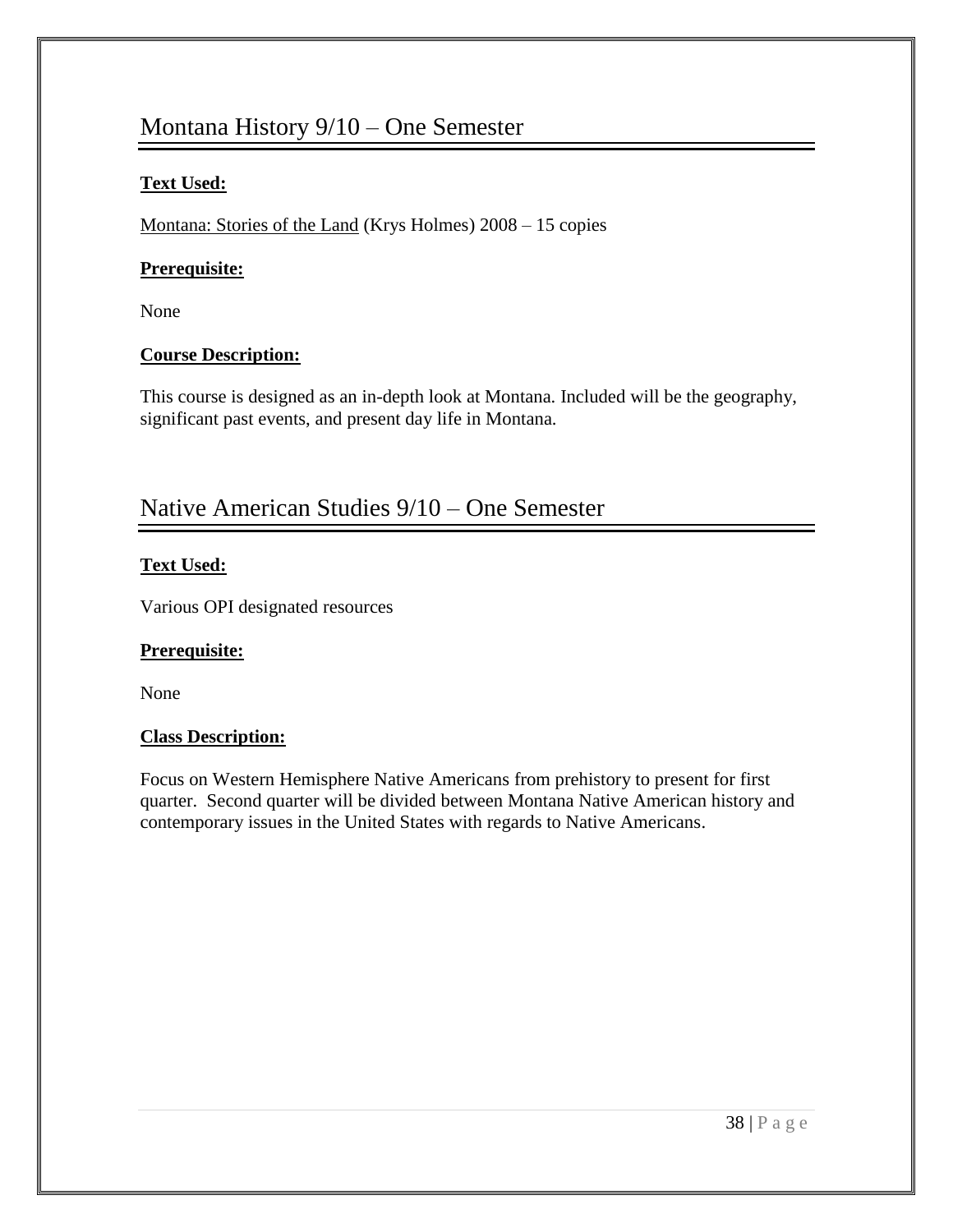## World History 9/10

#### **Text Used:**

History of the World (Prentice Hall) 2008 – 19 copies plus teacher edition.

#### **Prerequisite:**

None

#### **Course Description:**

This course is a basic overview of mankind's history from our earliest origins to the Age of Discovery. Reading the text and various supplemental handouts is expected to meet the requirements of this course. Additionally, students are expected to participate in daily activities, complete homework assignments and pass quizzes and exams.

## United States History 11/12

#### **Text Used:**

The Americans: Reconstruction to the  $21<sup>st</sup>$  Century (McDougall Littell, 2009) – 22 copies plus teacher edition

#### **Prerequisite:**

None

#### **Course Description:**

This course begins with a review of early American history and fully begins following the Reconstruction Era and concludes in the current era. Historical aspects of America's growth will be analyzed economically, politically, and socially. Students are required to read the text and various supplemental handouts, as well as keep notes from class lectures.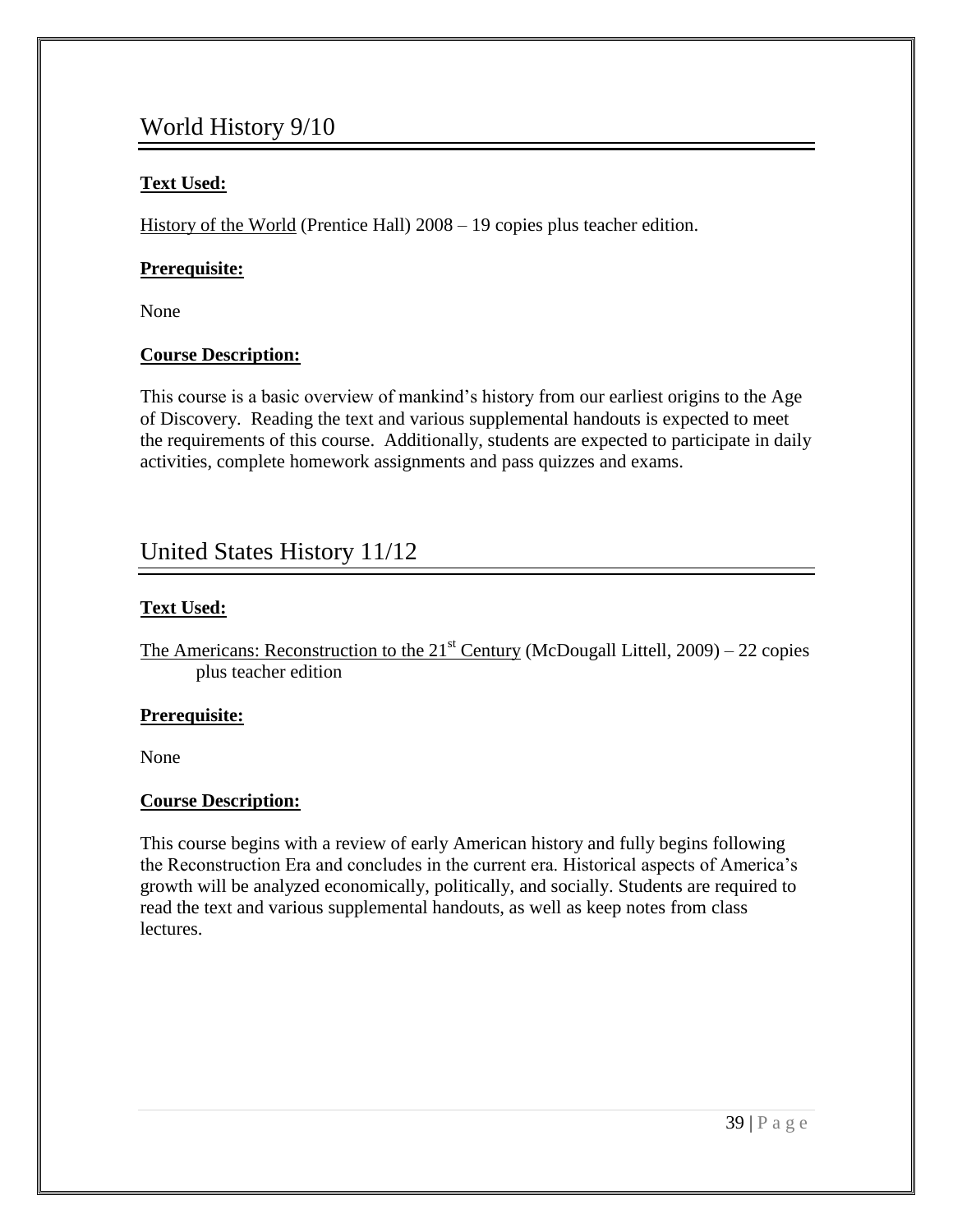## American Government 11/12

#### **Text Used:**

United States Government: Principles in Practice (Holt McDougal) 2010 – 15 copies plus teacher edition

#### **Prerequisite:**

None

#### **Course Description:**

This course is designed to provide an understanding of the structure and function of how our governmental system works and the problems surrounding it. Essential to the course is the study of current events both domestically and abroad. Students are expected to participate in debates and other current issue discussions. The goal of the course is to educate students to be active and educated voters and citizens within American society. Students are required to read the text and various supplemental handouts, as well as keep notes from class lectures.

#### Economics

#### **Text Used:**

Economics: Principles and Practices (Glencoe, 2008) – 5 copies

#### **Prerequisite:**

None

#### **Course Description:**

This course is designed to provide an understanding of the basics of economics. Essential to the course is the study of current events both domestically and abroad. Students will learn the basic fundamentals of economics, and then focus on microeconomics and macroeconomics. Students will spend time working on a computer simulation program to learn about the aspect of opportunity choice. Students will also have an opportunity to learn how the stock market works and participate in a mock stock market simulation. Homework and tests are required of the course.